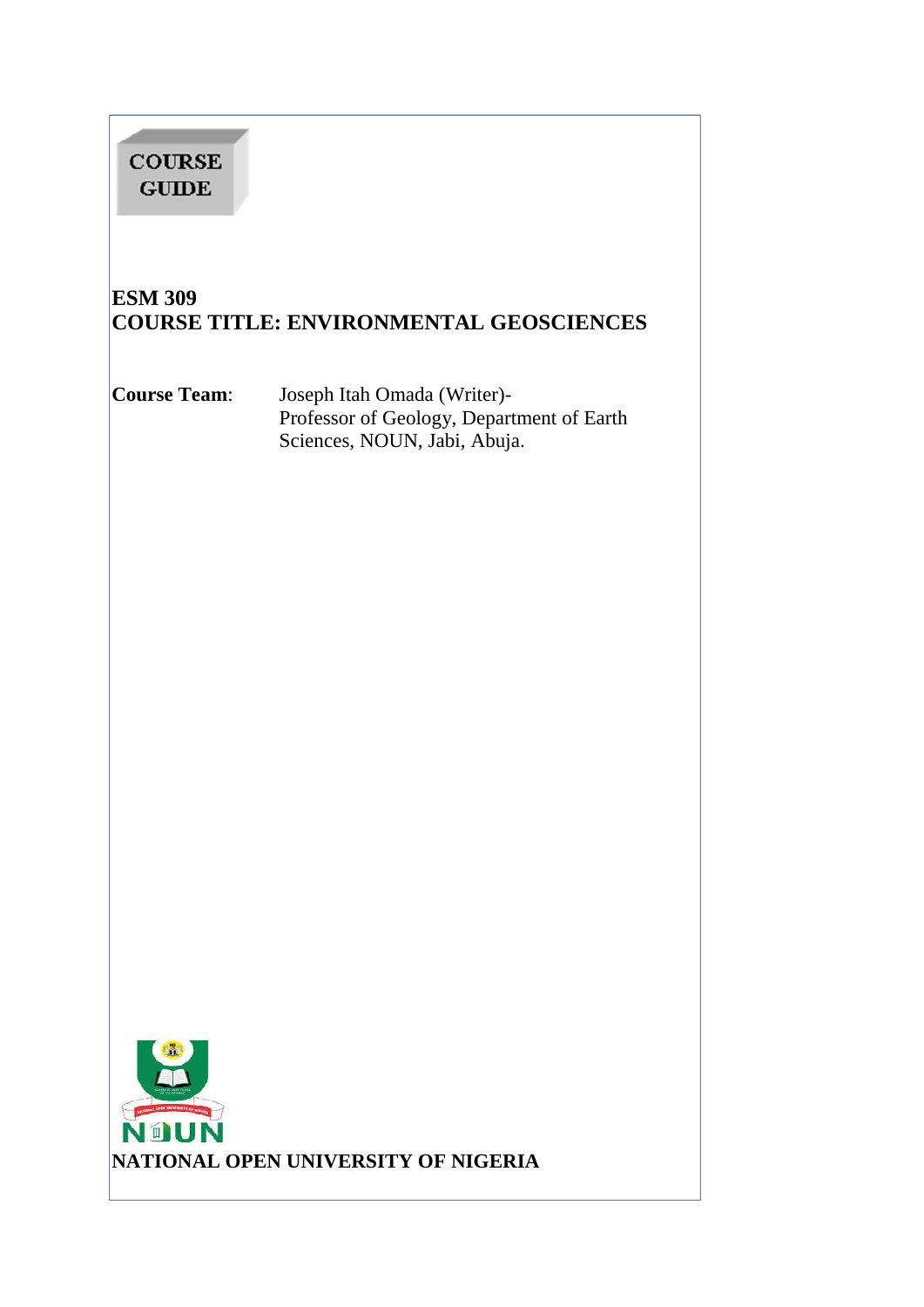© 2021 by NOUN Press National Open University of Nigeria, Headquarters, University Village 91 Cadastral Zone Nnamdi Azikiwe Expressway Jabi – Abuja

e-mail: centralinfo@nou.edu.ng URL: www.nou.edu.ng

All rights reserved. No part of this book may be reproduced, in any form or by any means, without permission in writing from the publisher.

ISBN: 978-978-058-104-6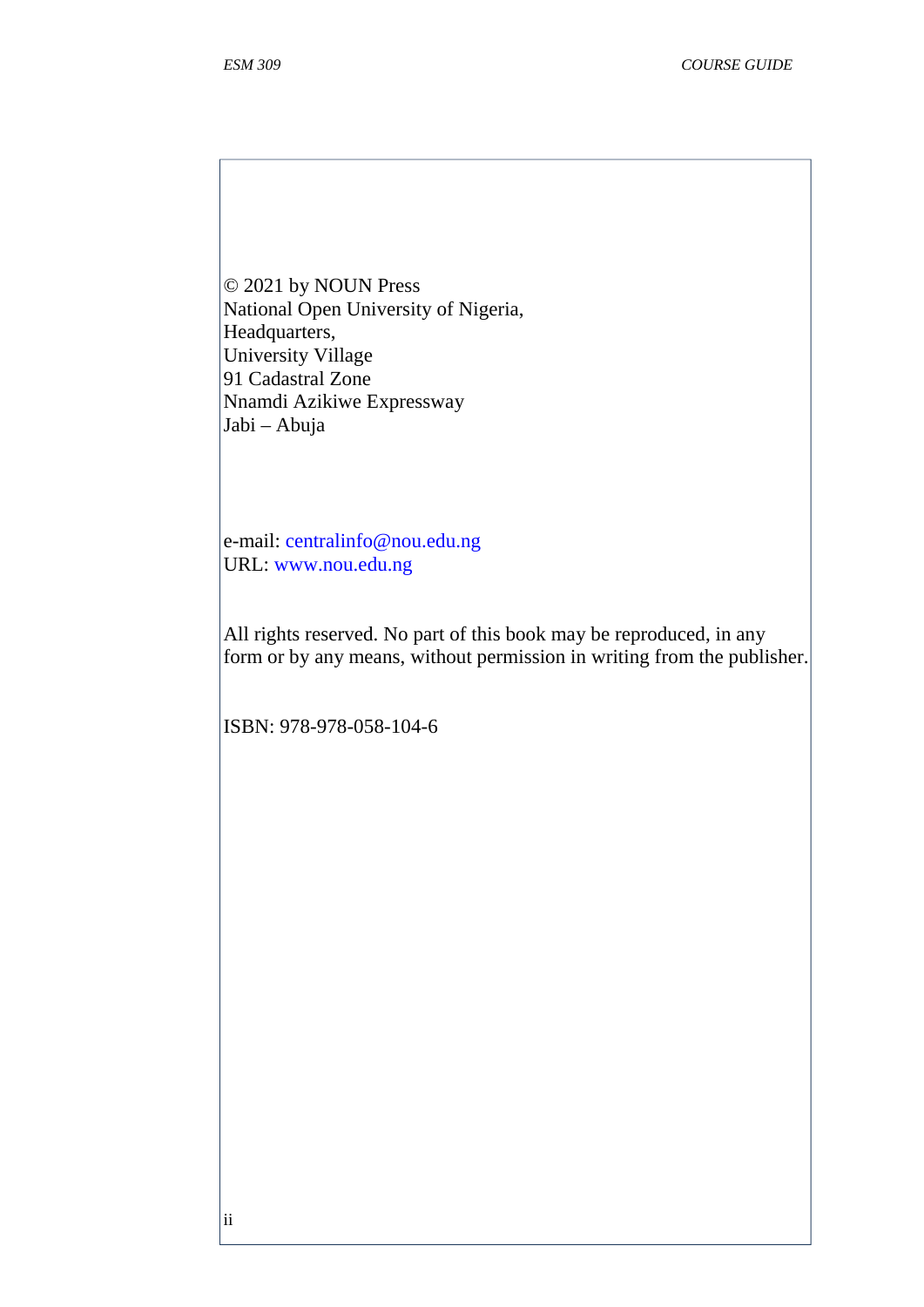# **CONTENT PAGE**

| 1V |  |
|----|--|
| 1V |  |
| 1V |  |
|    |  |
|    |  |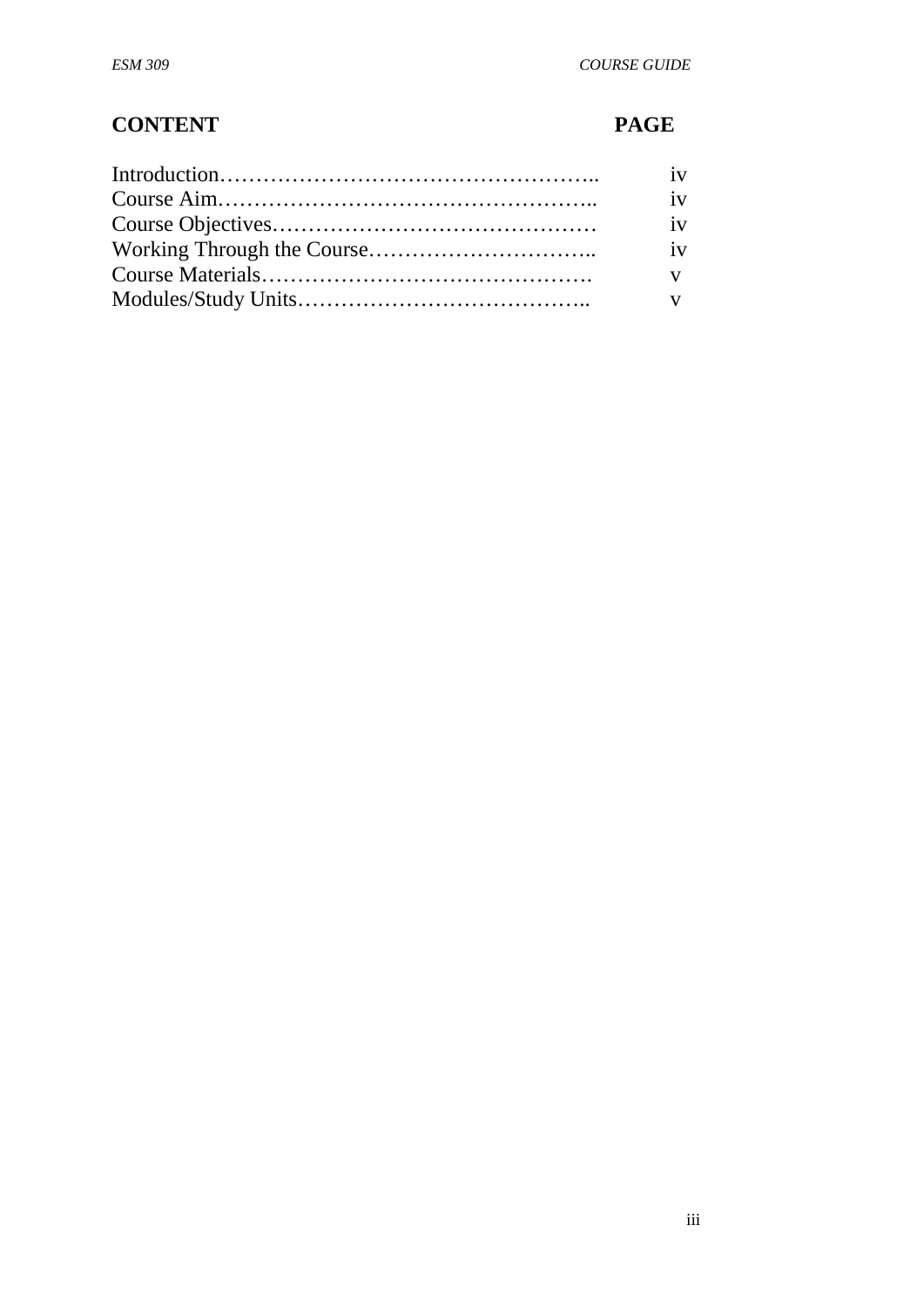# **INTRODUCTION**

Environmental Geosciences is a two credit unit course. It will be available to all students to take as a core course for the award of B. Sc. (Hons) in Environmental Sciences and Toxicology. It is also appropriate for those interested in understanding geoscientific relationships in the environment.

Environmental geoscience is an interdisciplinary and multidisciplinary course among the various disciplines of sciences such as: ecology, biology, chemistry, physics, plant science, zoology, mineralogy, petrology, geology, petroleum science, soil science, and agricultural sciences).

# **COURSE AIM**

The main aim of this course is to advance our understanding of earth science and related natural and man-made hazards as agents of pollution of the environment.

# **COURSE OBJECTIVES**

To achieve the stated aim above, this course aims to address the following set objectives:

- 1. Define the meaning of environmental geosciences
- 2. Explain geoscientific processes on the environment
- 3. Discuss some environmental hazards and associated environmental concerns

# **WORKING THROUGH THE COURSE**

The Course on Environmental Geosciences is multidisciplinary. You would need to apply the knowledge of basic sciences of biology, chemistry and geography. You are required to spend time in reading this course material. Some of the terms are technical and require that you settle down to digest them. Be conscious of the fact that you are part of the environment. For your ease, the course is broken into modules and units. You may need to belong to a tutorial group and also be part of the facilitation services provided at your study centre.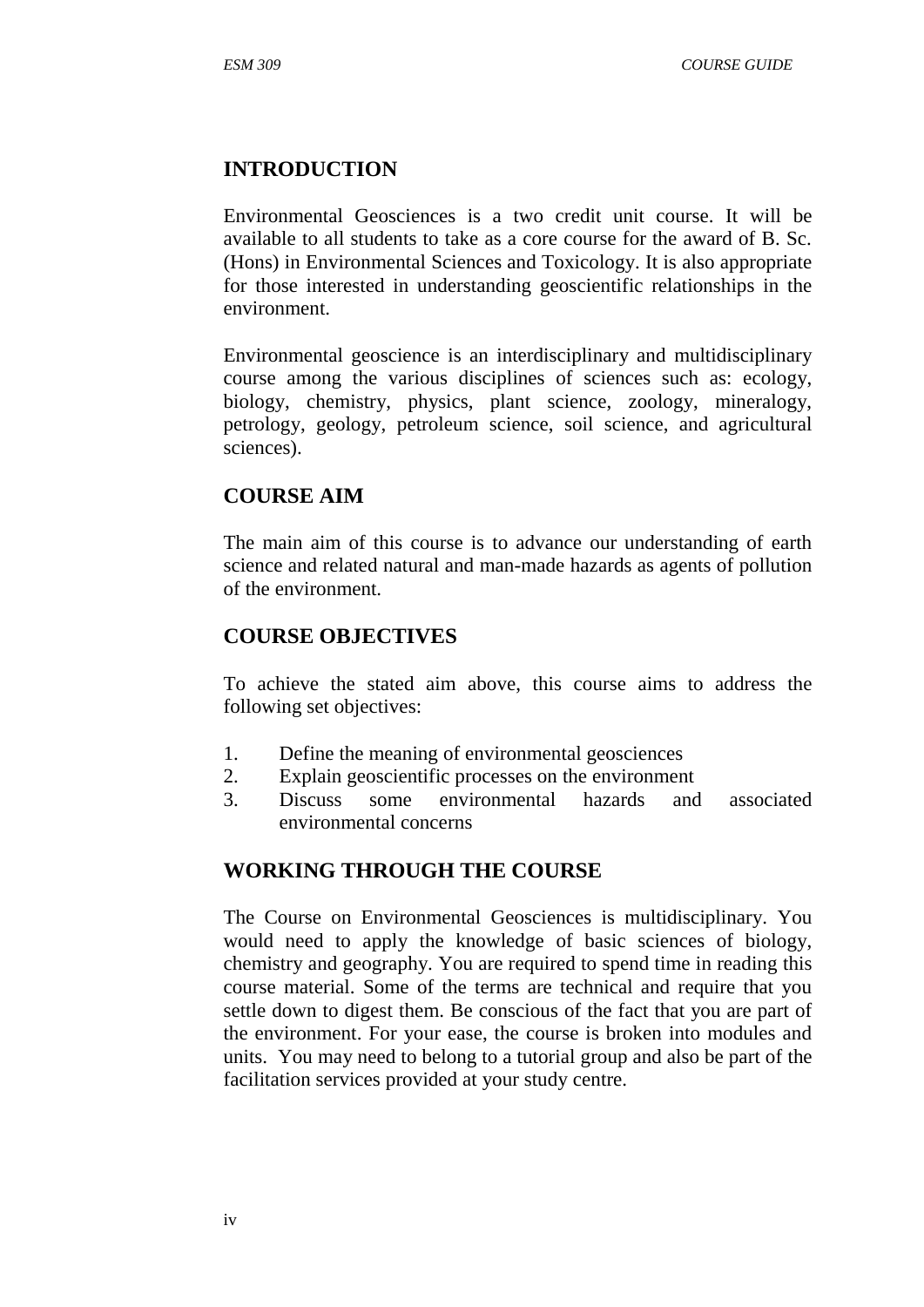# **COURSE MATERIALS**

You will be provided with a study guide to ease your understanding of this course. Also take time to visit the internet and the list of references provided in this study guide. You will have to access the subject matter from the various platforms, discussions and tutorials.

# **MODULES/STUDY UNITS**

The following are the modules and study units that you are required to go through in Environmental Geosciences:

# **Module 1**

Unit 1: Scope and meaning of Environmental Geoscience Unit 2: The Concept of the Earth's surface as the home of man

### **Module 2**

| Unit 1:    | Atmosphere                                               |
|------------|----------------------------------------------------------|
| Unit $2$ : | <b>Atmospheric Processes</b>                             |
| Unit $3$ : | The Hydrosphere and the Biosphere                        |
| Unit 4:    | The Lithosphere and Processes of Sculpturing the Earth's |
| surface    |                                                          |

# **Module 3**

Unit 1 Endogenous Hazards Unit 2 Exogenous Hazards

### **Module 4**

Unit 1: Prospection, Exploration and Mining

There are two aspects of assessment of the course. First, is the tutor marked assessment which helps to check the level of understanding of the course by the student. The student has time to prepare for this on a scheduled date by the university. Three (3) tutor-marked assessments each with 10 per cent marks making a total of 30 per cent will be required in a semester. This means the TMA's will contribute 30 per cent of the final marks for the course. Be diligent and focused and avoid any form of discouragement, distraction or laziness. Second, is the written examination at the end of the semester which will constitute 70 per cent of the final grade for the course.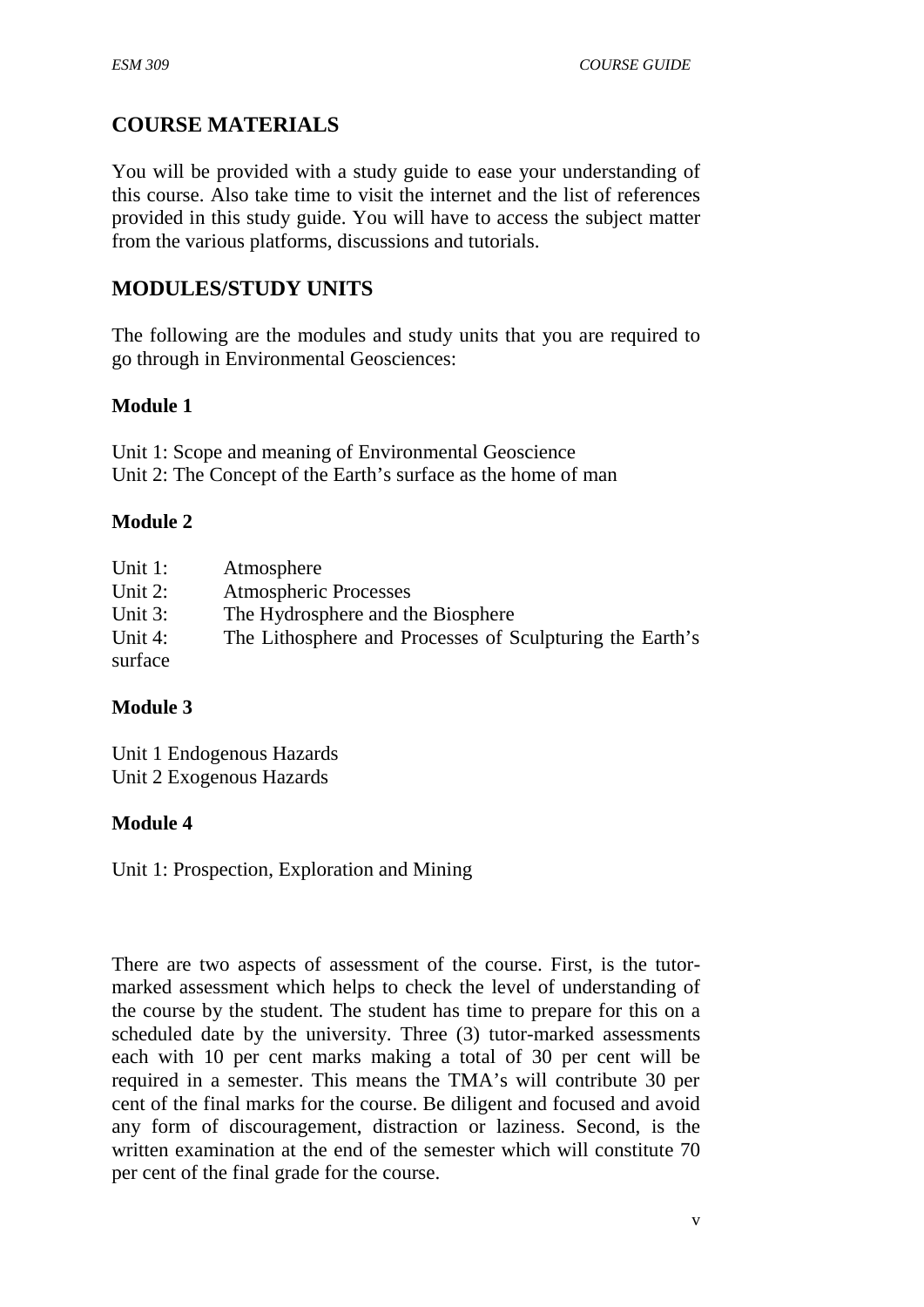# **MAIN COURSE**

| <b>CONTENT</b>                              |                                                                                                                                   | <b>PAGE</b> |
|---------------------------------------------|-----------------------------------------------------------------------------------------------------------------------------------|-------------|
|                                             |                                                                                                                                   | 1           |
| Unit 1                                      | Scope and meaning of<br>Environmental Geoscience                                                                                  | 1           |
| Unit 2                                      | The Concept of the Earth's<br>surface as the home of man                                                                          |             |
|                                             |                                                                                                                                   | 7           |
| Unit 1:<br>Unit 2:<br>Unit 3:<br>Unit 4:    | Atmospheric Processes<br>The Hydrosphere and the Biosphere<br>The Lithosphere and Processes of<br>Sculpturing the Earth's surface | 7           |
|                                             |                                                                                                                                   | 16          |
|                                             |                                                                                                                                   | 17<br>24    |
|                                             |                                                                                                                                   | 33          |
| Unit 1: Prospection, Exploration and Mining |                                                                                                                                   | 33          |
|                                             |                                                                                                                                   |             |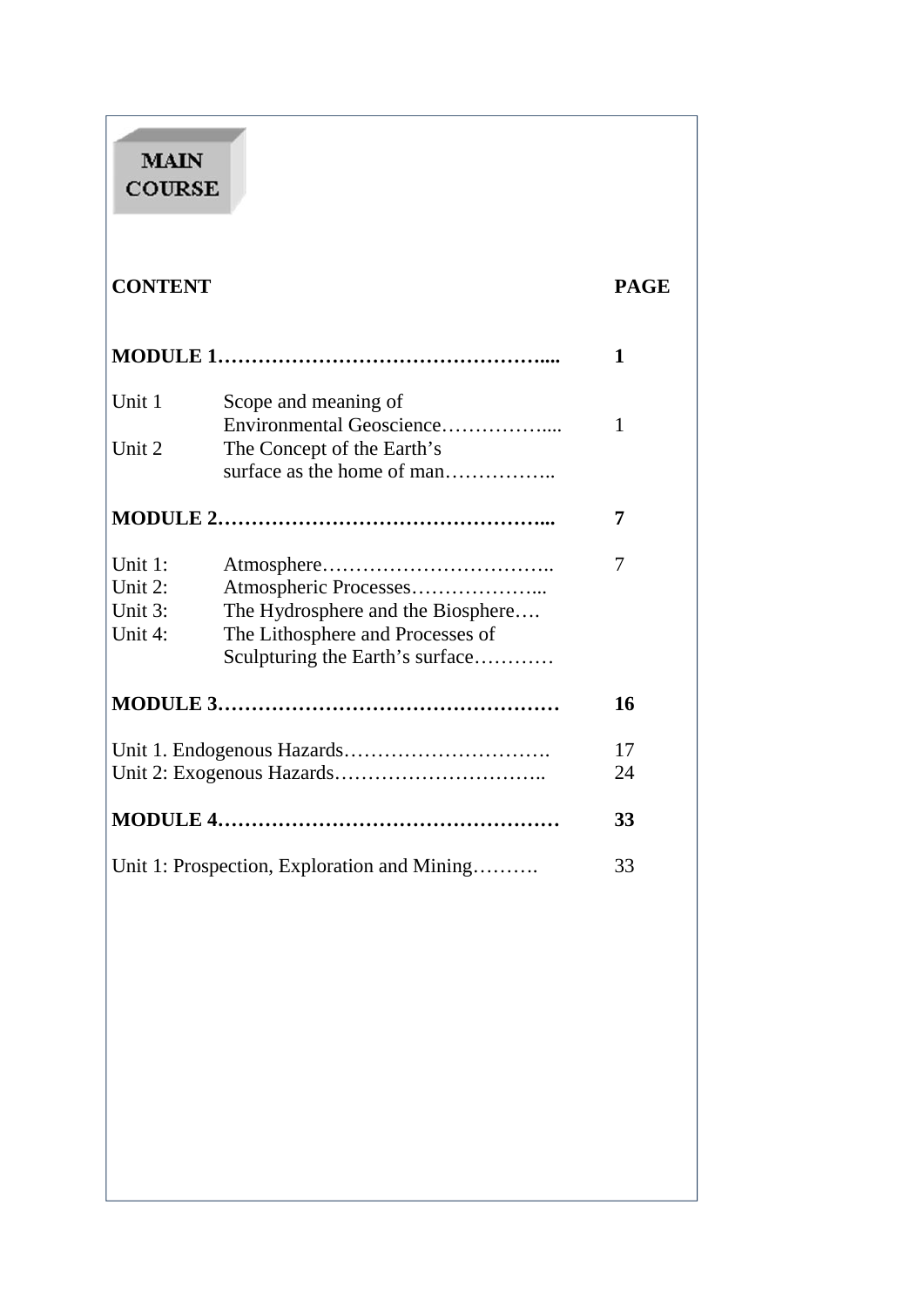# **MODULE 1**

# **UNIT 1 INTRODUCTION TO ENVIRONMENTAL GEOSCIENCE**

### **Contents**

- 1.0 Introduction
- 2.0 Objectives
- 3.0 Main Content
	- 3.1 Meaning of Environmental Geoscience
	- 3.2 Scope of Environmental Geoscience
	- 3.3 The concept of the Earth's surface as the home of man
- 4.0 Conclusion
- 5.0 Summary
- 6.0 Tutor-Marked Assessment
- 7.0 References

# **1.0 INTRODUCTION**

Environmental Science is the study of the interrelationships between living (biotic) and non-living (abiotic) things in a particular location at a point in time. It is scientific for you to observe the natural events around you and understand the changes and to some extent factors responsible for such changes. This study will be extended to understanding changes in the environment in areas you may only read about. The natural environment (Fig 1) is easily modified (Fig 2) in the process of development. The environmental science first identifies the changes and then tries to answer how and why?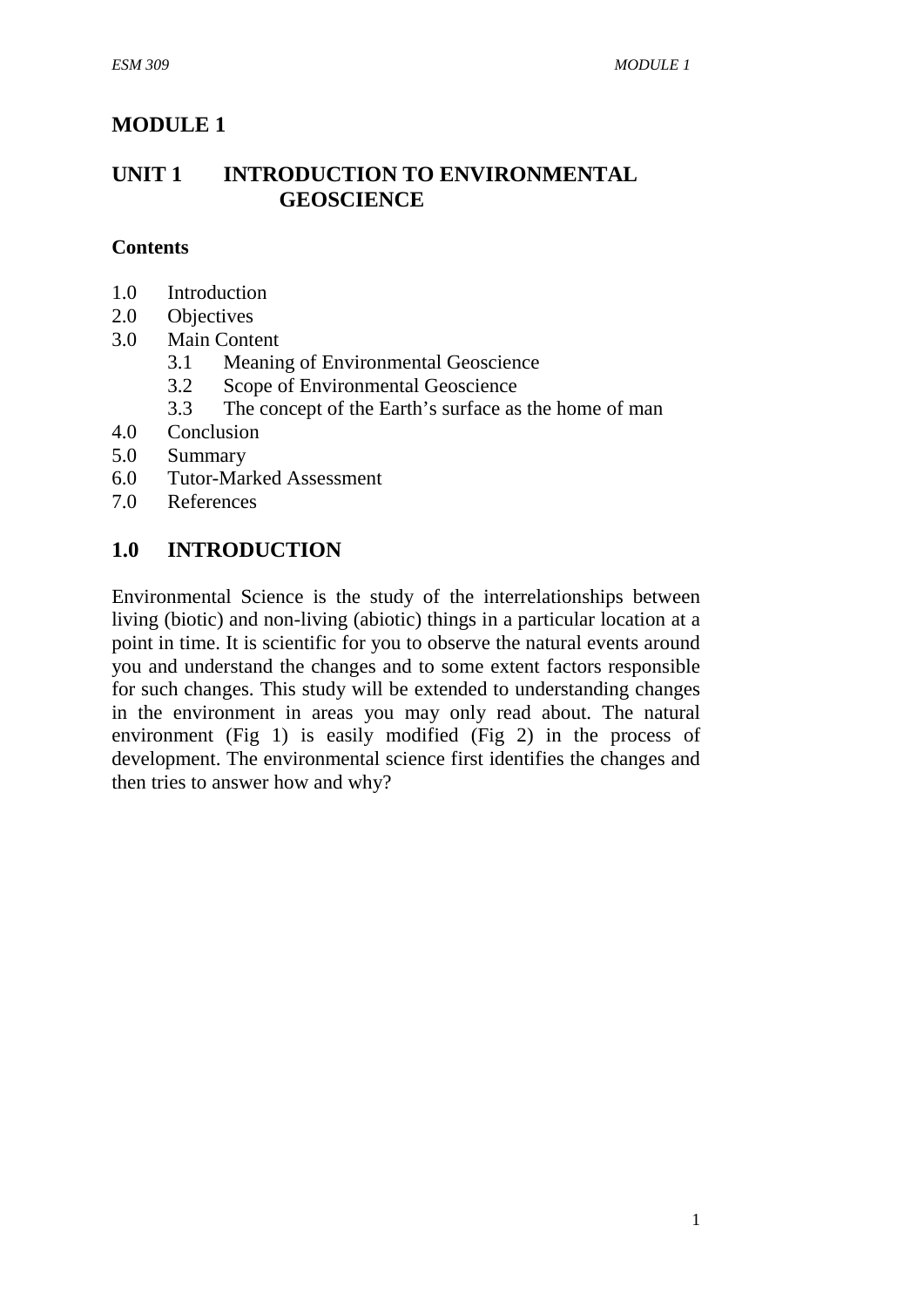The picture can't be displayed.

Figure 1.1 The Natural Environment (Source: ESM 102, Ahove, 2003)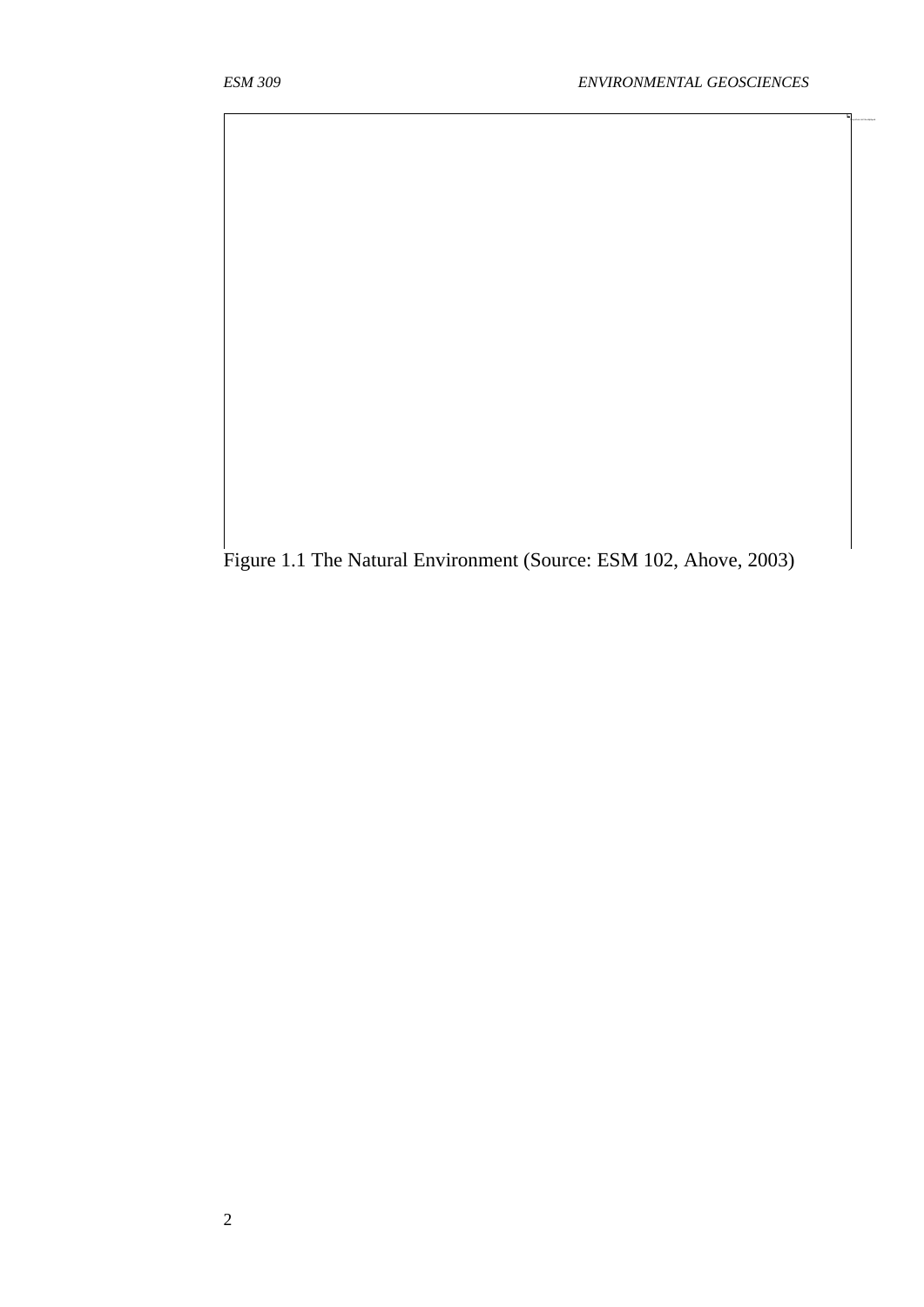Figure 1.2. An Example of a modified environment (Source: ESM 102, Ahove 2003)

# **2.0 OBJECTIVES**

At the end of this unit you should be able to:

- 1. Identify the biotic and abiotic things around you<br>2. Discuss the interrelationship between biotic and
- 2. Discuss the interrelationship between biotic and abiotic things
- 3. Explain the concept of the earth's surface as the home of man

# **3.0 MAIN CONTENT**

# **3.1 Meaning and Scope of Environmental Geoscience**

Environmental geosciences studies the changes in the earth around us. These include the atmosphere, ocean and the solid earth (lithos or geos) and the interactions between them. These interactions are continuous and symbiotic and they determine the habitability of the planet.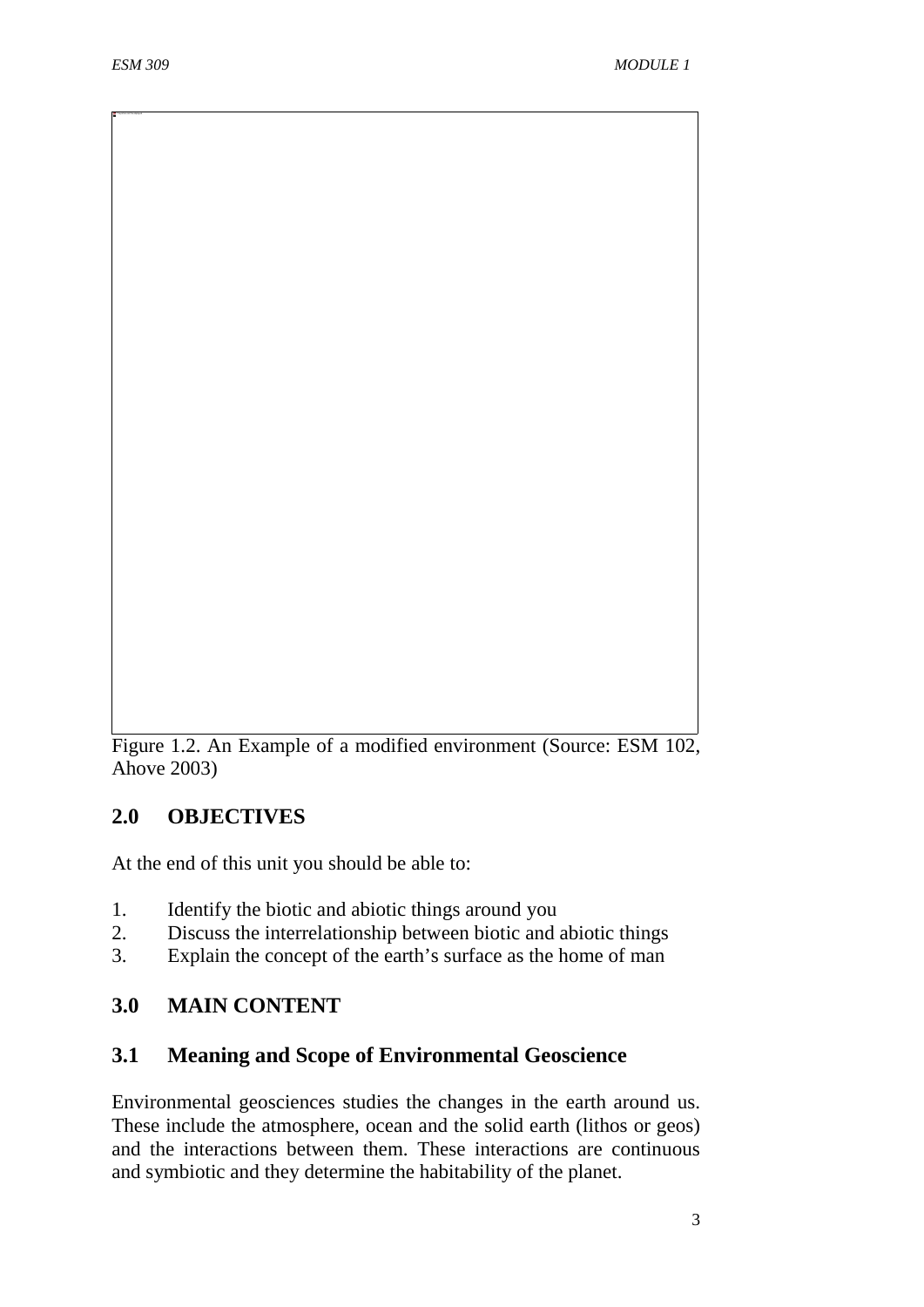Environmental geoscience is both multidisciplinary and interdisciplinary. It covers the field of physical, biological and information sciences (including ecology, physics, zoology, mineralogy, geology, plant science etc.). The fields of physical and biological sciences are therefore very important in environmental geosciences.

The Physical Sciences relevant to environmental geosciences include geography, biology, chemistry, geology, mineralogy and geophysics. Geography is concerned with the study of all physical features of the earth's surface including its climate and the distribution of plants, animals and human life. Geology is the study of the earth; its structure, composition and history. Mineralogy is the study of the naturally occurring inorganic substances that have definite chemical composition and physical character/structure. Geophysics, on the other hand, studies the internal structure of the earth. Biological Sciences study all forms of life, including their classification, physiography, chemistry and interactions. In this regard, the biological sciences include ecology, plant science and zoology. The environment therefore represents a scientific laboratory where physical and biological (or biotic and abiotic) activities interplay. The result is a creation of biodiversity over long periods of expansion or contraction which may in extreme/hash cases be followed by periods of mass extinction.

# **3.2 The Concept of the Earth's Surface as the home of Man**

The Earth is the third planet from the Sun. For now the earth is the only astronomical object that habours human life. The Earth interacts with other objects in space especially the Sun and Moon which act as natural satellites to it. The Earth revolves round the Sun in 365.25 days. The Earth is surrounded by the atmosphere, oceans or hydrosphere and the lithosphere. The wind, water and ice around the planet shape it. This set up is important and significant for life on earth (Fig. 2). Life first appeared in the oceans in the first billion years of the Earth's history. Life in whatever form has undergone changes in many forms from one evolutionary stage to another. This makes the Earth a dynamic planet. Historically, over 99% of all species that ever lived on earth are extinct.

Humans depend on the biosphere for survival. From the point of creation, Adam and Eve were kept in the Garden of Eden and lived a vegetarian life. As at today, many humans are partially or wholly vegetarian (that is, they do not eat meat but depend only on vegetables as their sources of proteins and vitamins). This supports the view that life is dependent on the biosphere.

Felling of trees for ornamental works, construction of houses and bridges are a few examples of the support biosphere has given to the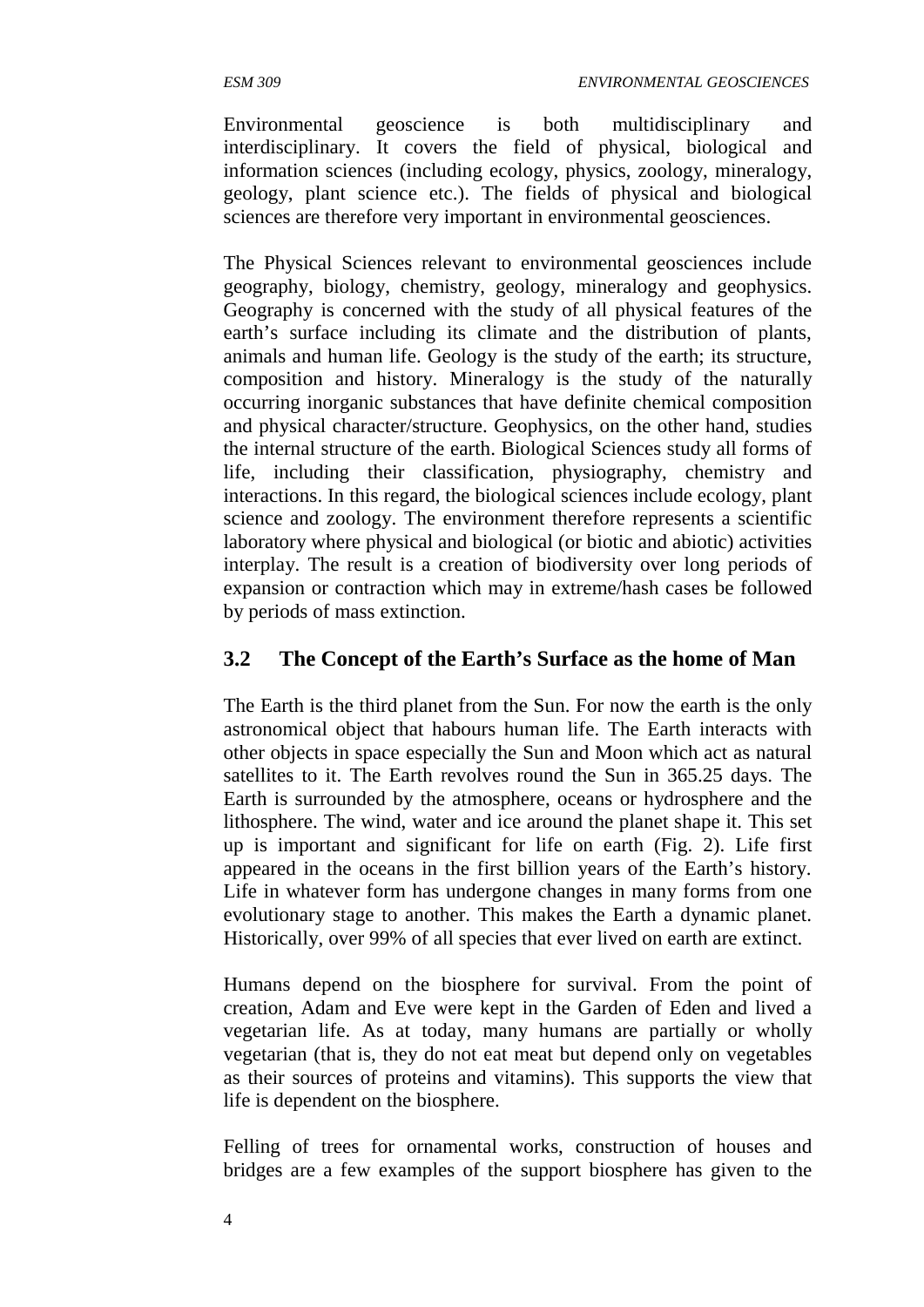development of the society in the bid to make man be at home in his environment. The biosphere has thus sustained man economically and made him comfortable. This interaction however leads to sculpturing takes place with the felling of trees and consequent disruption and destruction of the biodiversity.

Agricultural activities involving provide food necessary to sustain the home. Extraction of metal and non-metal minerals from the earth has led to the development of the land vested with them.

# **4.0 CONCLUSION**

Environmental geoscience is the study of the earth particularly the interrelationships between the lithosphere, hydrosphere and biosphere. The earth is the third planet. It is surrounded by the atmosphere and the hydrosphere. In it is the biosphere which is sustained by the lithosphere/geosphere. Farming, mining, tree felling, urbanization, use of chemical fertilizers and weathering and erosion of the rocks/soils act together or individually to sculpture the surface of the earth which man uses.

# **5.0 SUMMARY**

Environmental geoscience is both multidisciplinary and interdisciplinary between the physical sciences. It is the sum total of physical and chemical activities in a place at a particular time. Man has acted in many ways such as tree felling, agricultural activities, mining and urbanization to sculpture the surface of the earth. The various agencies of change in the environment such as wind, water and ice interact to cause the deterioration of the environment by weathering and erosion.

# **6.0 TUTOR-MARKED ASSIGNMENTS**

- 1. Distinguish between biotic and abiotic things
- 2. List five disciplines that are important in environmental geoscience
- 3. What makes the geoscience environment is a scientific laboratory?
- 4. Briefly comment on the activities make the earth the home of man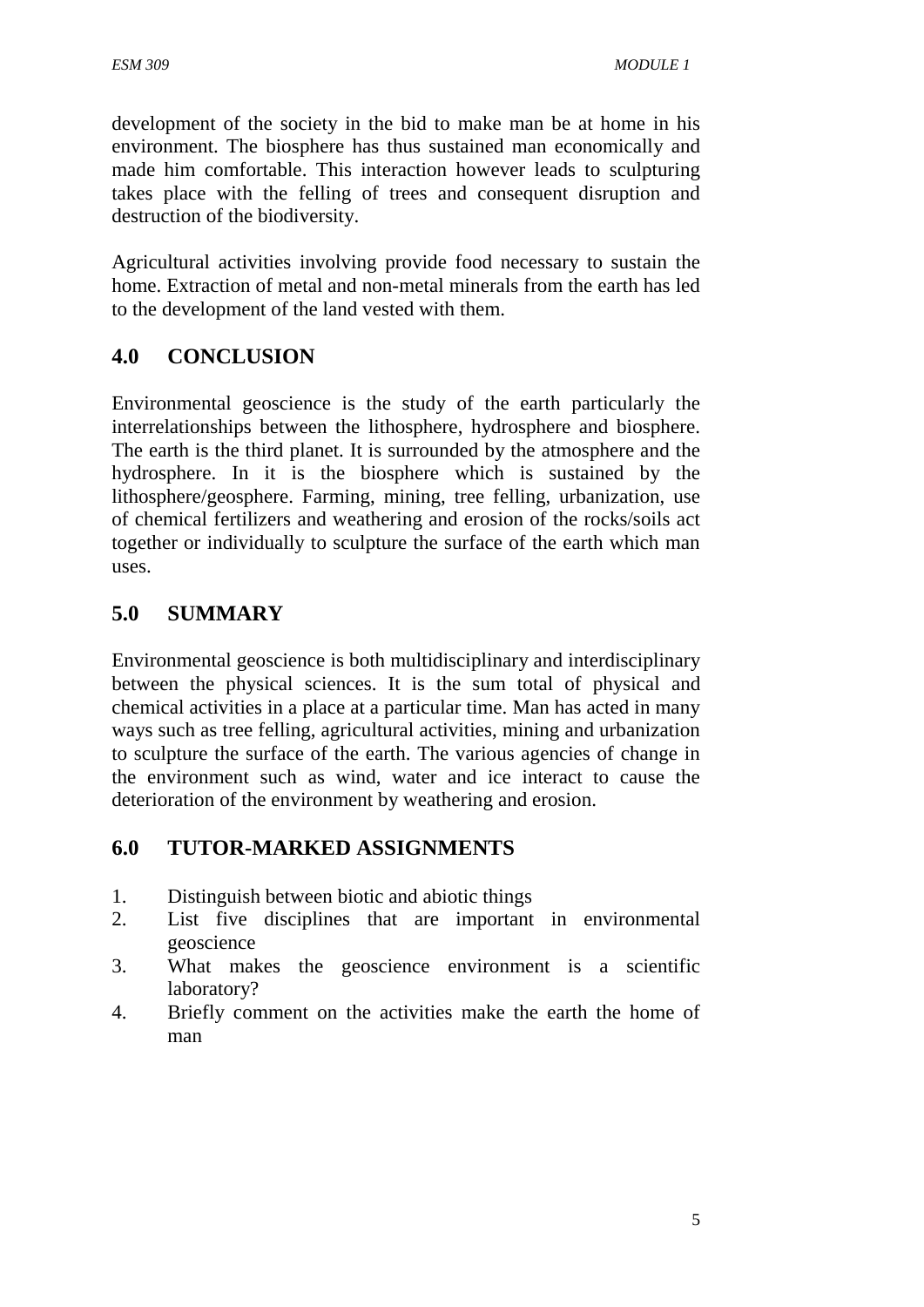# **7.0 REFERENCE/FURTHER READING**

Ahove Michael Adetunji (2003). The Nigerian Environment. NOUN Course material for ESM 102, 219p.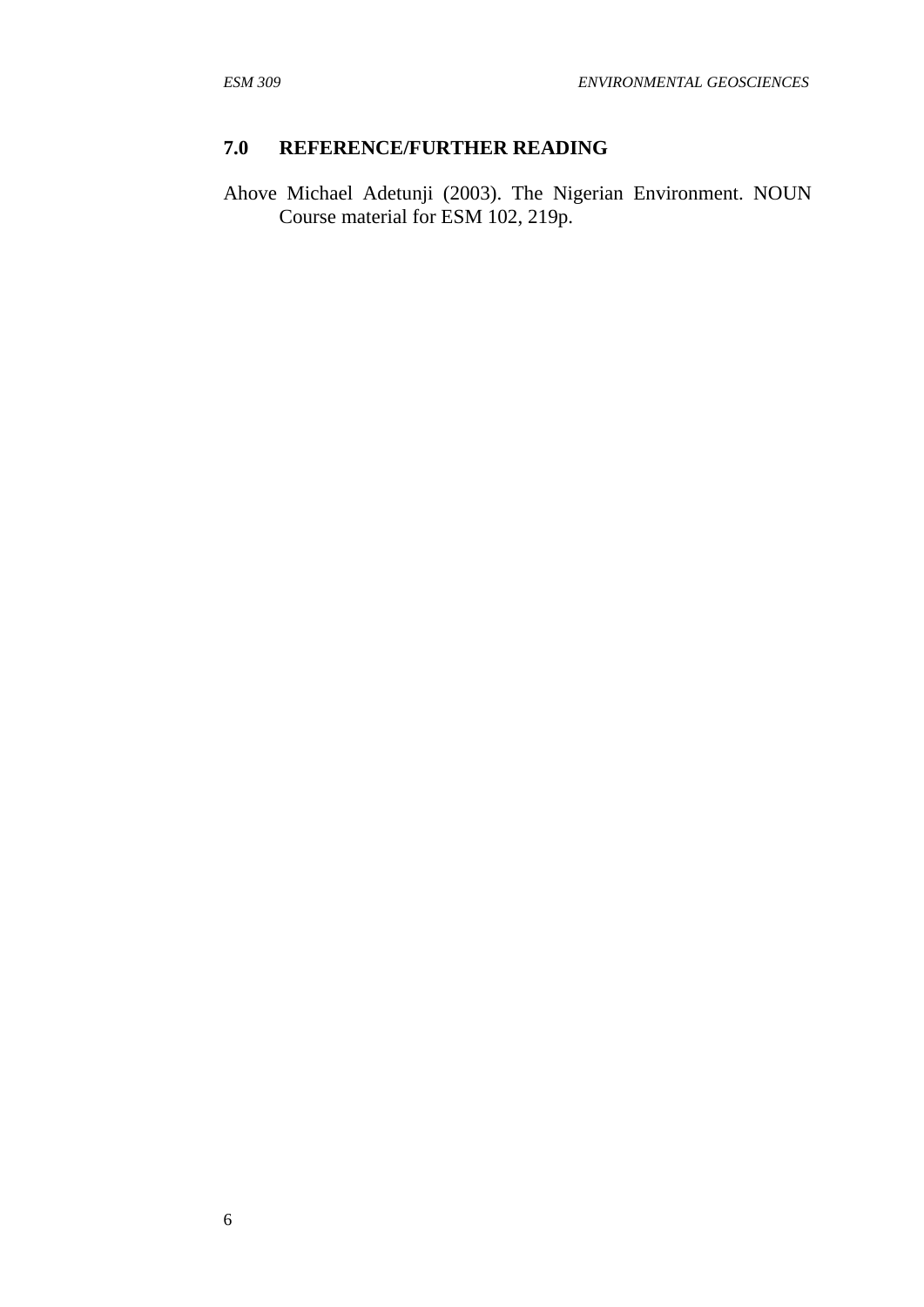# **MODULE 2**

### **UNIT 1 THE ATMOSPHERE AND ATMOSPHERIC PROCESSES**

# **CONTENTS**

- 1.0 Introduction
- 1.0 Objectives
- 3.0 Main Content
	- 3.1 Layers of the Atmosphere
	- 3.2 Atmospheric Processes

Unit 2: Hydrologic Processes and Biosphere

Unit 3: Lithosphere and Processes of Sculpturing of the Earth's surface

- 4.0 Conclusion
- 5.0 Summary
- 6.0 Tutor Marked Assignment
- 7.0 References

# **1.0 INTRODUCTION**

The easiest assumption is to think of the atmosphere as anything above the ground or earth. This is because the unaided eye will not see far enough beyond the clouds to understand the various layers of the atmosphere. But the atmosphere is a little more complex and plays a role of providing cover and actually controls the temperature of the activities on earth.

# **2.0 OBJECTIVES**

At the end of this unit you are expected to:

- 1. Understand the stratification of the atmosphere
- 2. Explain atmospheric processes
- 3. Discuss the strategic role man plays on earth

### **2.0 MAIN CONTENT**

The atmosphere surrounds the earth and helps to moderate the extremes of heat and cold on it (Okebukola, 1997). On the basis of temperature, the atmosphere is composed of the troposphere stratosphere, mesosphere and the thermosphere. These exist as layers around the earth (Figs 3 & 4). Their thickness around the earth varies from day to day and the distance from the pole.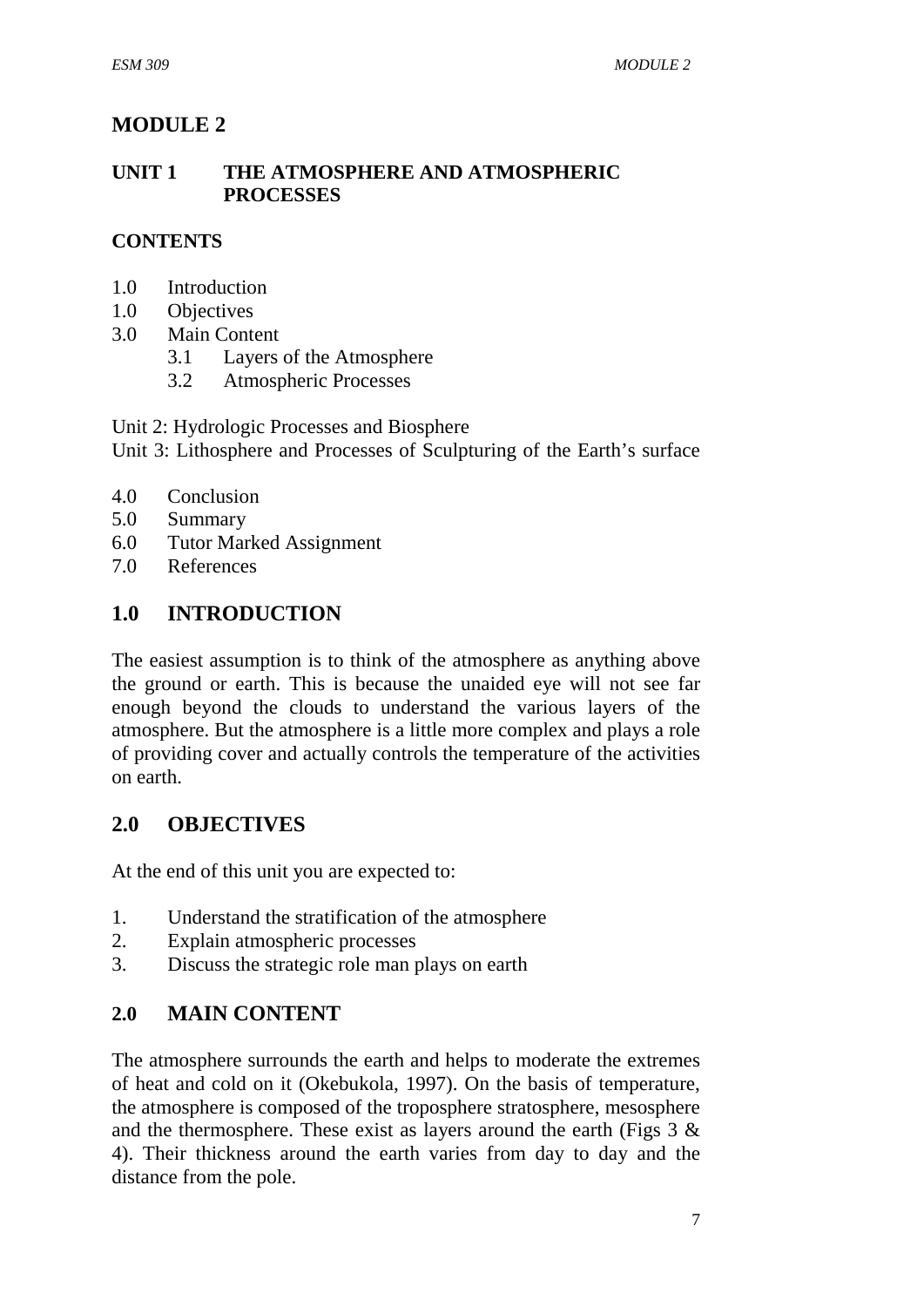Figure 3.1. Layers of the atmosphere. [Wikipedia, 2017]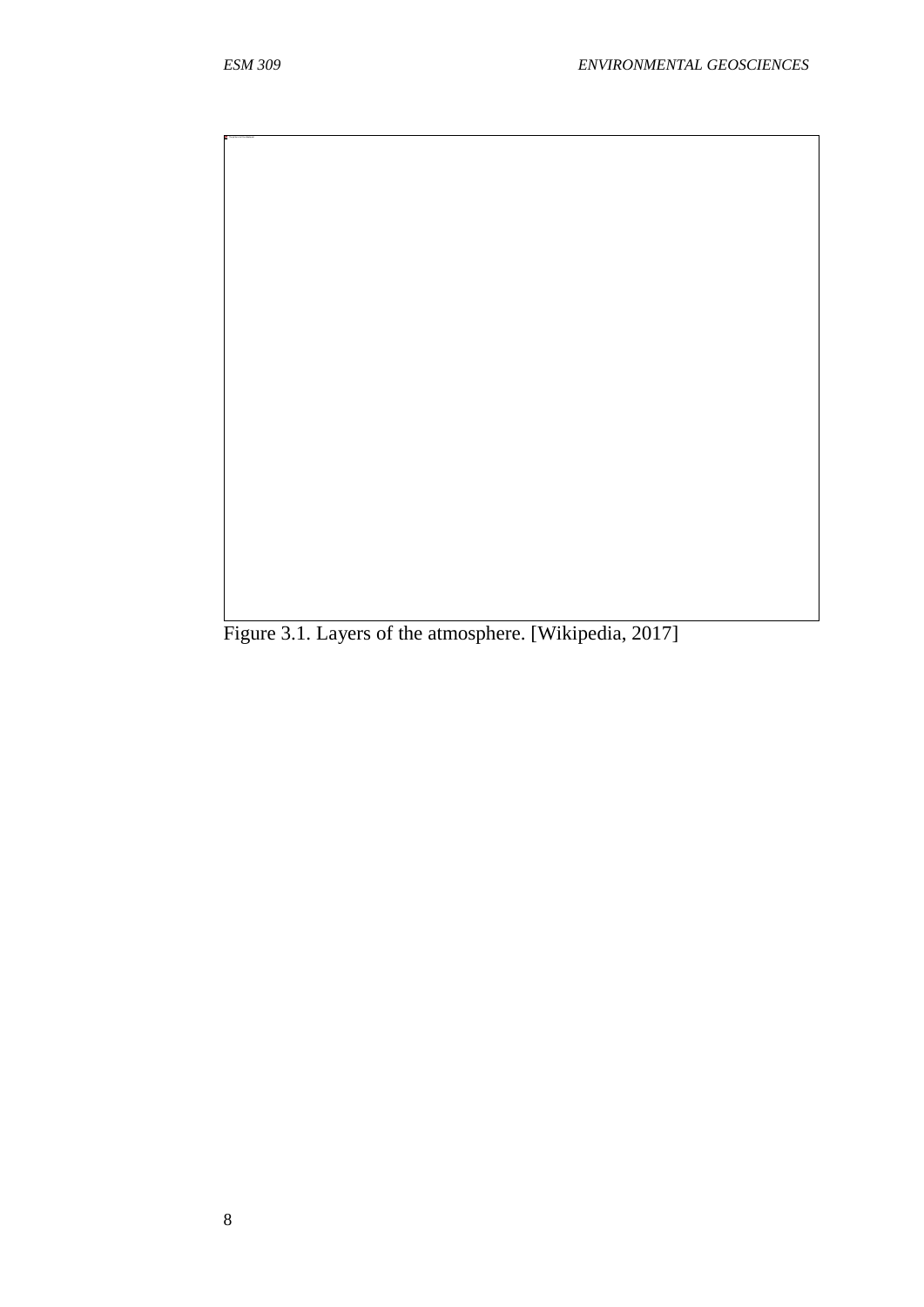Figure 3.1. The Layers of the Earth's Atmosphere (Wikipedia, 2017)

#### **Troposphere**

The **Troposphere** is the lowest part of the atmosphere. It hosts humans and also accommodates the biosphere (plants and other organisms). It contains almost all (75 %) of the water vapour which forms the clouds and rain).

In the troposphere, the weather gets colder as the distance above the earth increases (the higher, the colder). The change in temperature is about  $6.5 \circ C$  per kilometer but the daily change of temperature with height fluctuates. Air higher up is cooler than air lower down. Birds and airplanes use the troposphere.

#### **Stratosphere**

Immediately above the troposphere is the Stratosphere. It extends up to a height of 50 km. The temperature remains almost the same in the lower part of this layer up to the height of 20 km. After this, the temperature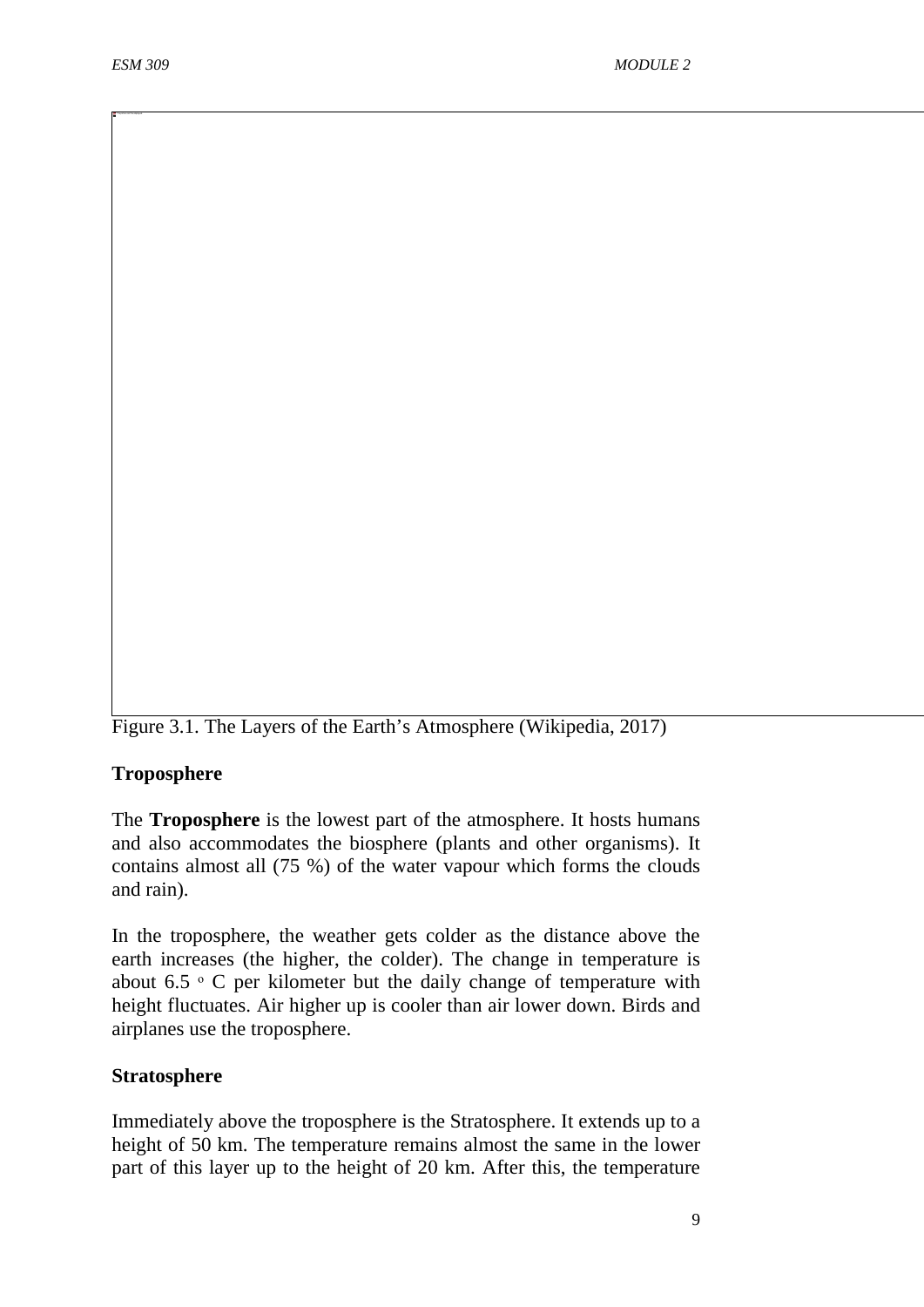increases slowly with increasing height. The presence of ozone gas in the upper zone of the Stratosphere leads to increases in temperature in the layer.

The fact that air blows horizontally makes the lower layer of this zone also ideal for flying of aircraft.

The upper limit of the stratosphere is known as Stratopause. It has a layer of ozone gas measured in Dobson Units.

# **Mesosphere**

Above the Stratosphere is Mesosphere. It extends from the height of 50 km to 80 km. In this layer, the temperature starts decreasing with increasing altitude and reaches up to  $-100$  °C at the height of 80 km. Meteors or falling stars are found in this layer. The upper limit of the mesosphere is known as Mesopause.

# **Thermosphere**

This layer is located above the Mesopause between 80 and 400 km. Abundant in this layer are electrically charged particles known as ions, hence, it is known as the **ionosphere**. The layer of ions in this zone reflects radio waves from the earth back thus enabling radio broadcasting. Generally the temperature increases with height.

# **Exosphere**

The Exosphere is the uppermost layer of the atmosphere. It is the lightest of the layers of the earth due to the near absence of gases.

# **3.2 Atmospheric Processes**

As noticed in the description of the layers of the atmosphere, the atmospheric processes are:

1. Water evaporation in the troposphere. Evaporation is the loss of water in the liquid state to the gaseous state as a result of changes in temperature. For example, evaporation is higher at the equator with high temperature when compared with that at the poles with lower temperature. Similarly, when temperature of surface of streams, rivers, oceans, seas and lakes and from soils increases they lose water to the atmosphere by evaporation. When loss of water takes places from leaves, barks of trees, it is called transpiration.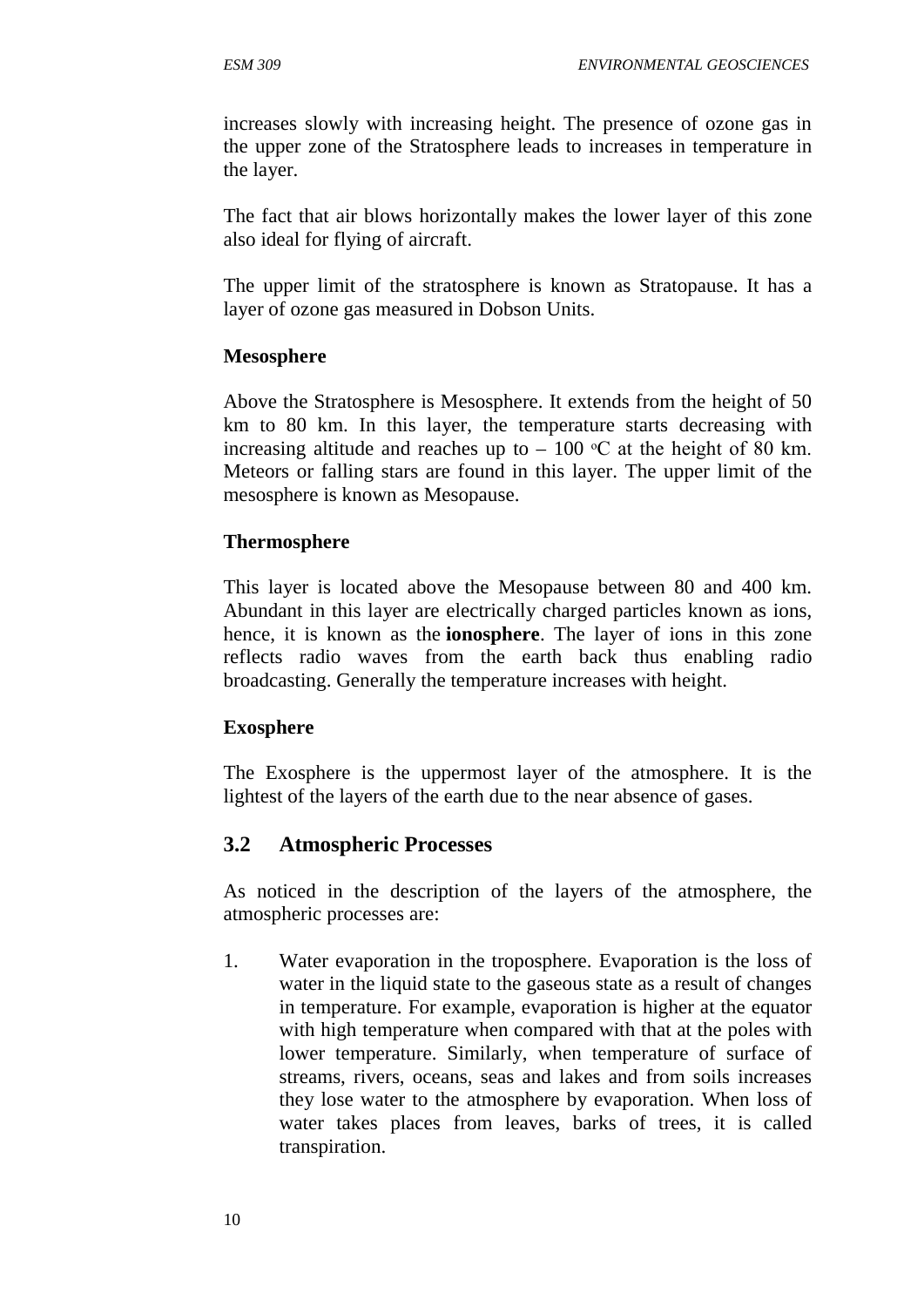- 2. Climate changes within and between the layers of the atmosphere. The emission of greenhouse gases into the air has caused climate changes such as temperature rise in the troposphere.
- 3. Radiation from sun and the concentration of ions in the thermosphere (ionosphere) contribute to climatic changes in the atmosphere.
- 4. Rainfall and clouding in the troposphere. The evaporation of water vapour from the surface of the earth saturates as clouds in the air. When the level of saturation becomes heavy, the air becomes cooler and the clouds become bigger and begin to precipitate.
- 5. Global warming within the stratosphere. This is a phenomena which lead to the sudden rise in the earth's temperature occasioned by the absorption of infrared radiation emitted by the earth surface by certain gases in the atmosphere. Global warming is enhanced by industrialization, burning of fossil fuels in automobiles and generators, the excessive use of chemical fertilizers used in agriculture, exploitation of natural resources, deforestation, urbanization and development of cities etc. Industrialization by the developed nations (Canada, U.S.A, U.K., Japan, Germany, France, Italy etc.) has resulted in greenhouse effect and depletion of ozone layer.
- 6. Geoscientific actions. The Lithosphere is connected with both the biosphere, hydrosphere and the troposphere. The interactions between these are interwoven. For example, surface waters are evaporated and or lost from plants and trees by transpiration to form clouds in the troposphere which precipitate and again recharge the earth. Precipitation or rainfall may weaken chemical bonds and cause weathering and fracturing of rocks.

# **3.3 Hydrologic Processes and the Biosphere**

The hydrosphere is the wet or water saturated portions of the earth. This is synonymous with the hydrologic cycle which is the continuous circulation of water throughout Earth and between Earth's systems.

In the hydrologic cycle water evaporates from the oceans; condenses in the atmosphere as clouds; falls as precipitation; absorbed by the land through a process of infiltration; stored in the aquifers and, after some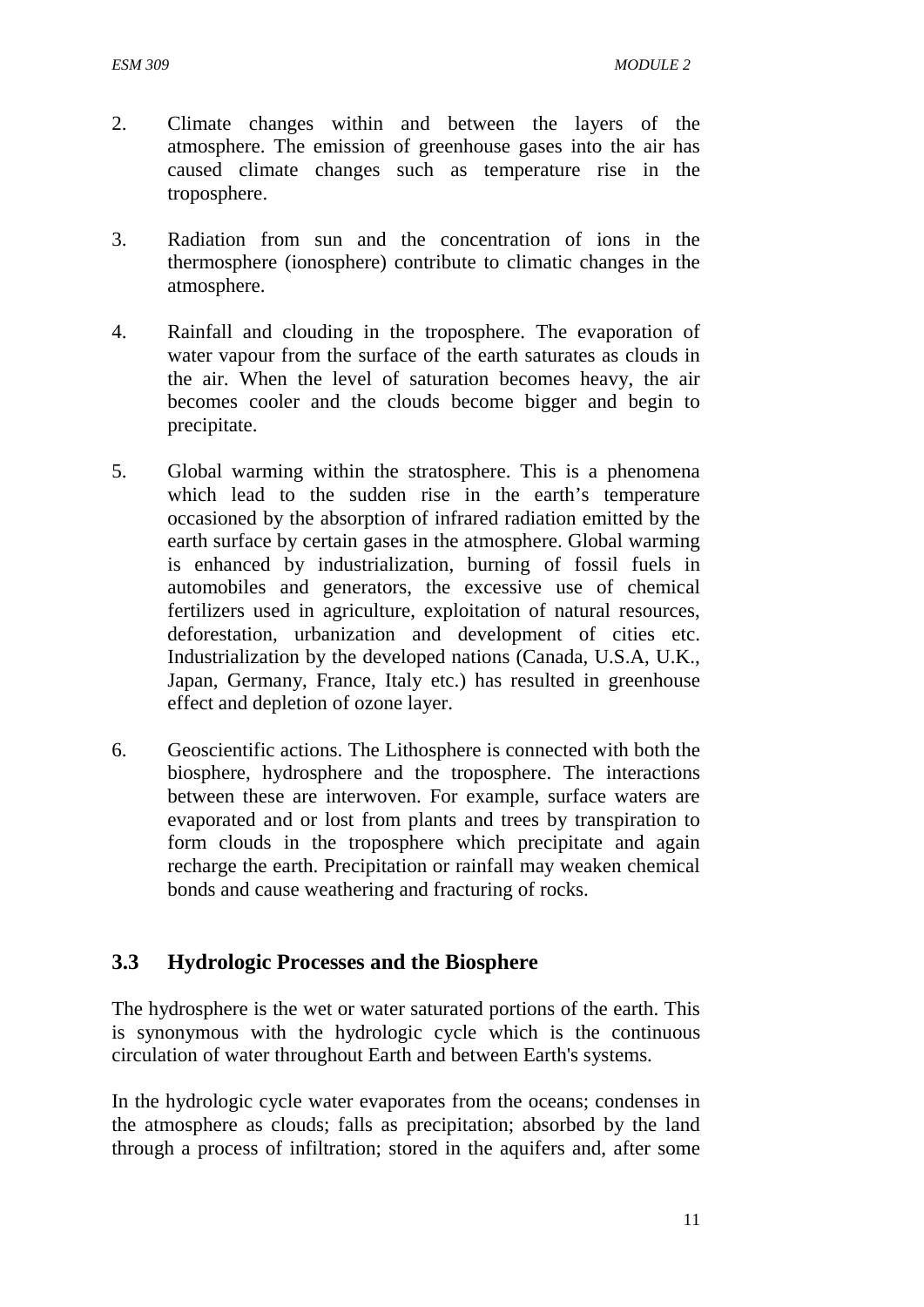period of time, makes its way back to the oceans to begin the cycle again.

The atmosphere receives water from the combined process of evaporation from moist soils and bodies of water such as oceans and rivers and streams, and transpiration from the barks of trees and stromata of leaves. This process known as evapotranspiration puts a great deal of water into the atmosphere.

At various stages, water moves through the atmosphere, the biosphere, and the geosphere, in each case performing functions essential to the survival of the planet and its life-forms.

The surface water, though vital to humans and other living things, makes up only about 0.0001% of the total volume of water on Earth indicating that far more is underground and in other compartments of the environment.

When rain falls and water is unable to infiltrate, it becomes runoff. Runoff may be flood usually called 'flash flooding' if infiltration is hindered in an area due to the large volume of water available compared to what may be absorbed into the earth. Thus, water may either infiltrate or become runoff, but as long as it remains close to the surface, it will experience evaporation (Fig. 3.1).

Figure 3.1 The Hydrologic Cycle (Source: Wikipedia)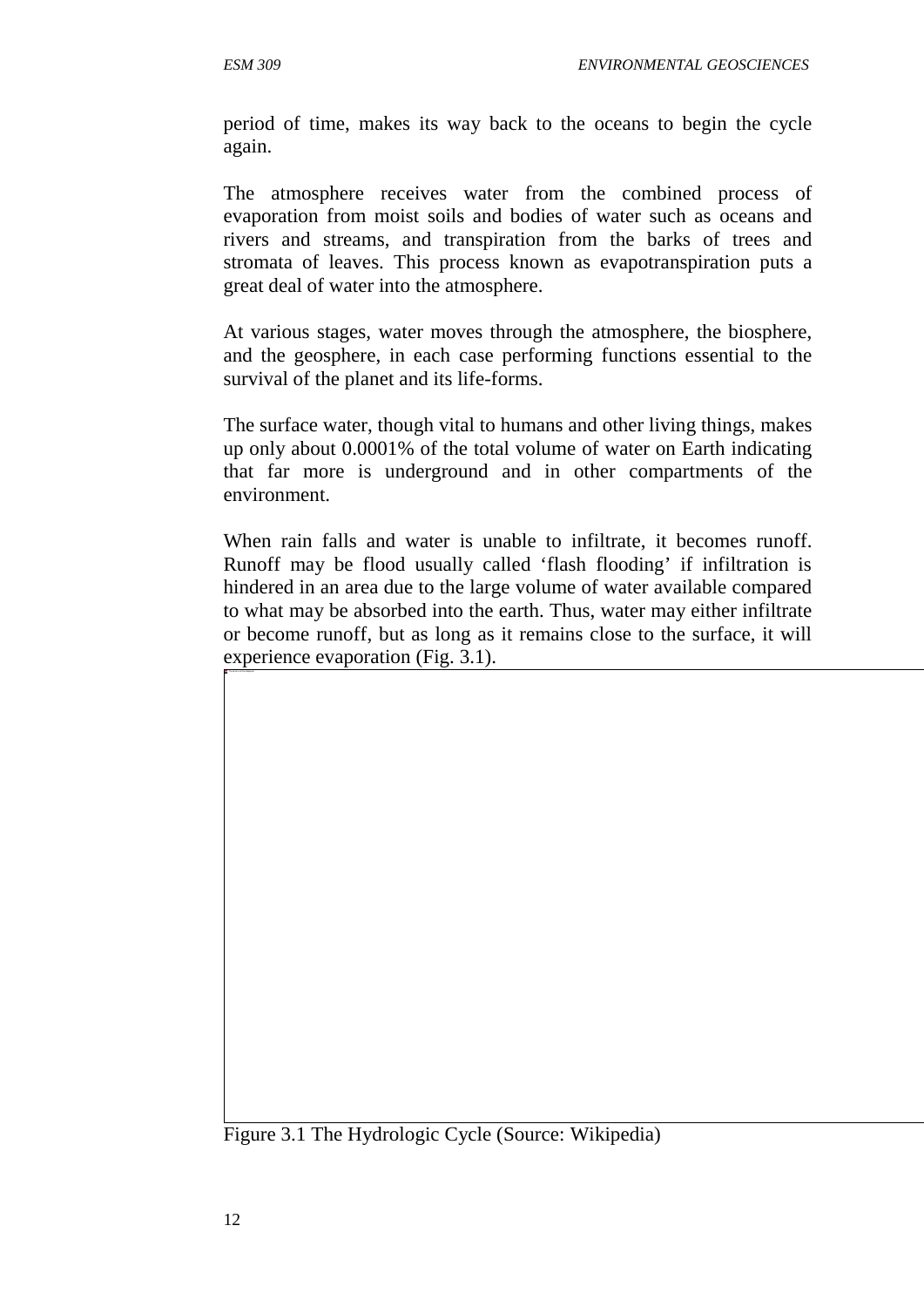Evaporation uses the energy from the Sun to change liquid water into gaseous form, transporting it as a vapor into the atmosphere (Fig. 3.1). Thus, the water is returned to the air, where it condenses and resumes the cycle we have described.

Water is important to life. For example, the human body is almost entirely made of water. The biosphere which consist of all plants and other organisms that exist in the rocks and soils are dependent on water without which they will die. Thus, the biosphere, which combines all living things and all recently deceased things, is connected intimately with the hydrosphere. This is why the biosphere and the hydrosphere are intimately interrelated. Life is closely related to the presence of water. For now, the earth is the only planet with water and therefore the only planet with life. If and when life is found on another planet, that planet also would contain water. Evidence began to gather towards the end of the twentieth century that Mars contains ice crystals on its surface. Further study is, however, on-going on this discovery.

It is amazing to note that the largest portion of water on earth is hidden in the geosphere in the upper portion of earth's crust i.e. the lithosphere. The volume of water available on earth has remained relatively constant over the last three billion years i.e. since the Precambrian ages. The losses are gained such that there is always a balance in the amount of water available for human use at any point in time in human history.

# **3.4 The Lithosphere and Processes of Sculpturing the Earth's surface**

The lithosphere is the solid part of the earth which interacts directly with the biosphere, hydrosphere and the atmosphere. The processes that sculpture the earth's surface are plate movement (which shall be discussed later in this course material), weathering and erosion by wind, glacier or water, and deposition by wind, water and ice. These processes have the capacity to sculpture the earth's surface. The processes produce landforms such as valleys, plateaus, mountains, hills, loess or glaciers which are natural features of landscape.

The shape of the earth may undergo slow processes such as drought, weathering and erosion or rapid/violent processes such as landslides, volcanic eruptions, earthquake, tsunamis and flooding. These processes which are exogenous (surface) and endogenous (within rock), respectively, will be discussed in further details later in this course material.

Sculpturing takes place with felling of trees and consequent disruption and destruction of the biodiversity. Agricultural activities also contribute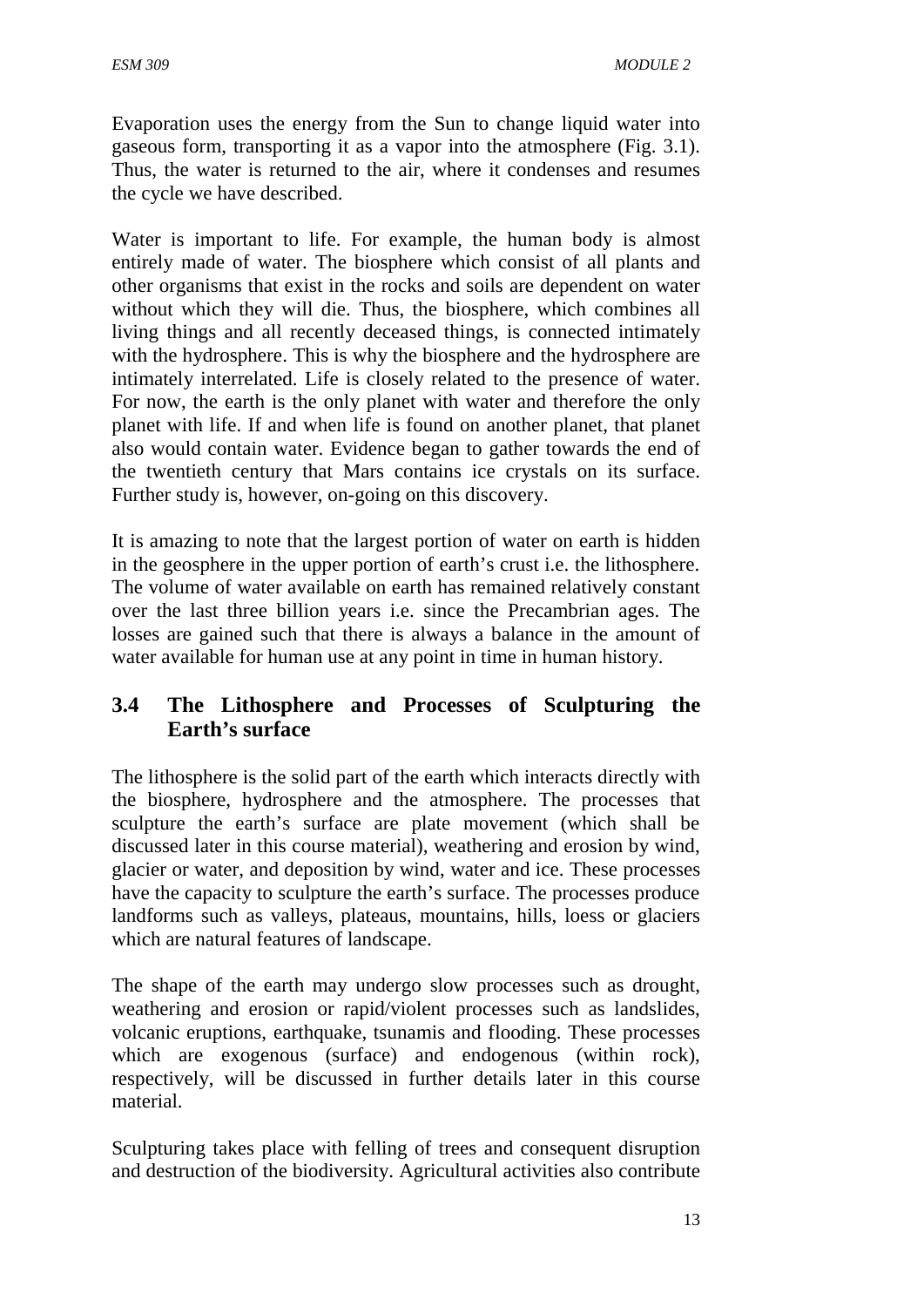to the sculpturing. For example, the use of chemical fertilizers act to pollute both the hydrosphere and the biosphere. The pollution enhances weathering and erosion and also affects the growth and biodiversity of the area.

The efforts of man to develop and expand settlement patterns have had the hardest effect on the sculpturing of the earth as the home of man. Urbanization is normally accompanied by felling of trees without commensurate effort attempt to re-plant. This is one of the worst direct effects of sculpturing of the earth's surface.

The desire and need for development has led to the excavation of the earth for industrial, metal and non-metal minerals from the surface and beneath the earth. These have also sculpture the surface of the earth and in many ways led to deforestation, destruction of biodiversity, farmlands and homes. The economic benefits, however, out way the damages such that environmental reconstruction is made possible during and after the mining activities.

The activities of man mentioned above cause weathering and erosion on the surface of the earth. Weathering is the disintegration of rocks due to the actions of water, wind or man. This weakens or destroys the bond(s) between the elements that make up the mineral in the rock with the consequence that wind or water will cause removal of parts of the rock at intervals.

# **4.0 CONCLUSION**

The atmosphere is classified into the troposphere, stratosphere, mesosphere, thermosphere and exosphere, some of these have sublayers. The hydrosphere is the wet or water saturated portions of the earth. This is synonymous with the hydrologic cycle which is the continuous circulation of water throughout Earth and between Earth's systems. Water in the lithosphere and biosphere undergo evaporation and transpiration under the sun to condense as cloud and thereafter precipitate as rainfall. Erosion, weathering, drought, extreme heat, urbanization and absence of planning have contributed to the sculpturing of the earth's surface.

# **5.0 SUMMARY**

The Earth is the third planet and perhaps the only planet with life. It is surrounded by the atmosphere, hydrosphere and biosphere. These are interrelated and work symbiotically in many respects. The surface of the earth has suffered from erosion, weathering, drought, flood, earthquakes,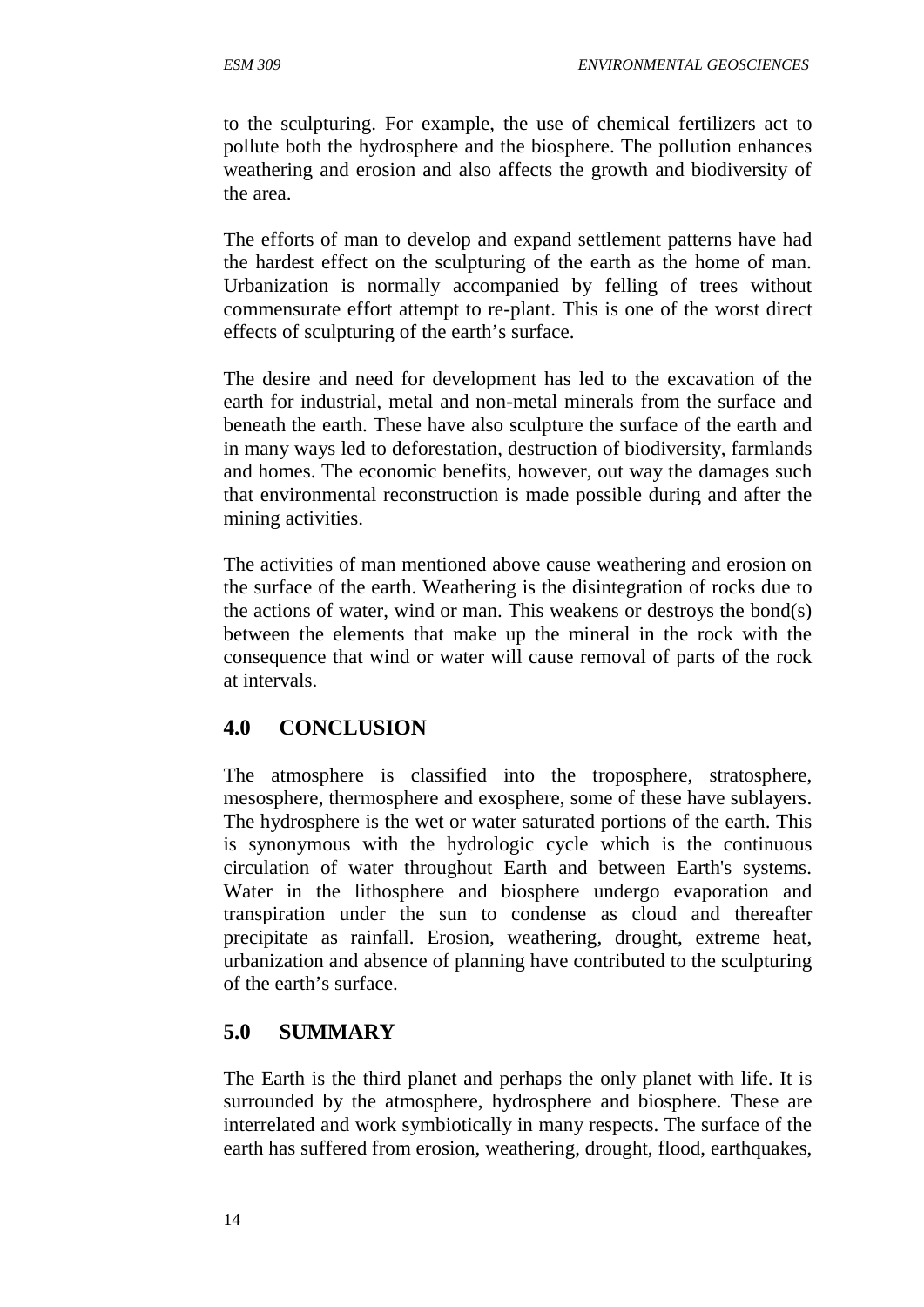tsunami, agricultural and industrial activities that have individually and collectively worked to re-sculpture the earth.

# **6.0 TUTOR-MARKED ASSIGNMENT**

- 1. Attempt a classification of the atmosphere
- 2. Discuss the interrelation between the atmosphere, biosphere, and lithosphere.
- 3. List any three ways the surface of the earth undergo sculpturing

# **7.0 REFERENCES**

Okebukola, P. A. O. Understanding our Environment. Paper presented at the Monthly Seminar of the Centre for Environment and Science Education, Lagos State University, March, 1997. In Ahuve M. A. N. (2001) Environmental Management and Educattion: An Introduction: Lagos Goldenpen Books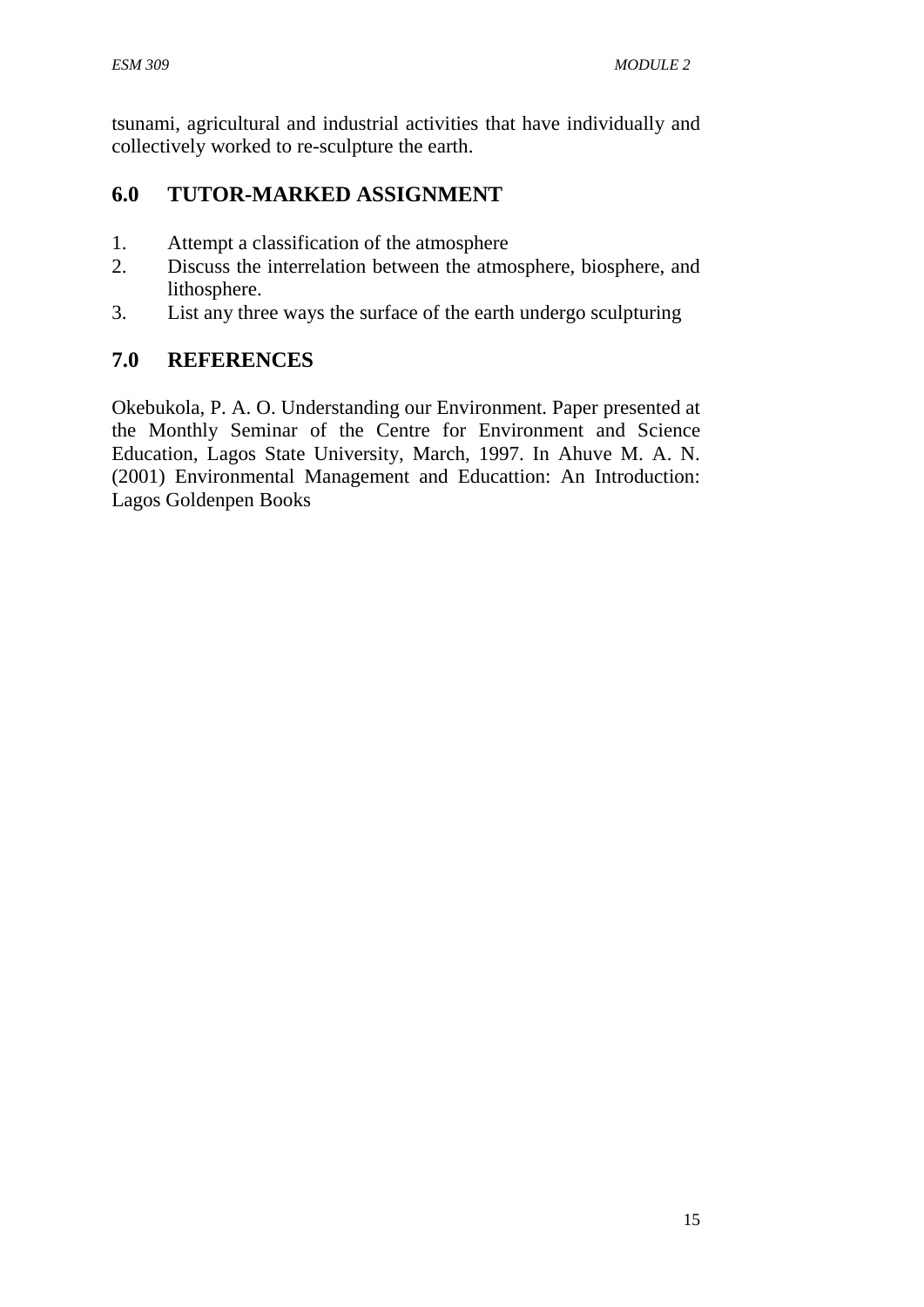### **MODULE 3**

#### **1.0 INTRODUCTION**

Environmental hazards are those natural and man-induced (anthropogenic) processes which create an accident or extreme event or damage to all organisms in the ecosystem. The hazards on a large scale become disasters in terms of damages done to the biotic world.

Natural hazards are earthquakes, volcanic eruptions and their derivatives, tsunamis, cyclones and floods. Man-made or anthropogenic events that facilitate or may be responsible for environmental hazards include deforestation, poverty, overpopulation, and crimes. Rapid growth in population puts pressure upon natural resources which will manifest in deforestation, and droughts. Farmers will require the addition of chemical fertilizers and pesticides to achieve bumper increase in agricultural production from which chemical pollution takes place. Underground and surface mining may cause intense pollution of atmosphere and hydrosphere.

Hazards may be natural or anthropogenic. Natural hazards may be 'Planetary' or 'Extra-planetary'.

Planetary hazards may be: **Endogenous (Terrestrial)** which includes earthquakes, tsunamis, volcanic eruptions and landslides, or **Exogenous (Atmospheric)** hazards such as cyclones, lighting, hailstorms, floods, droughts, cold waves etc.

Anthropogenic hazards could be:

- 1. Physical hazards (landslides caused by felling of trees, soil erosion due to overgrazing)
- 2. Chemical hazards (linked to release of toxic chemical elements in the air, water, soils, leakage of radioactive elements from nuclear reactors sudden outburst of poisonous gases from chemical factories),
- 3. Biological hazards involving bacteria, viruses, insects, plants, birds, animals, and humans including sudden rise in population of species in a given habitat.

The disasters/damages associated with these hazards are sometimes colossal and remedies may be short term or long term.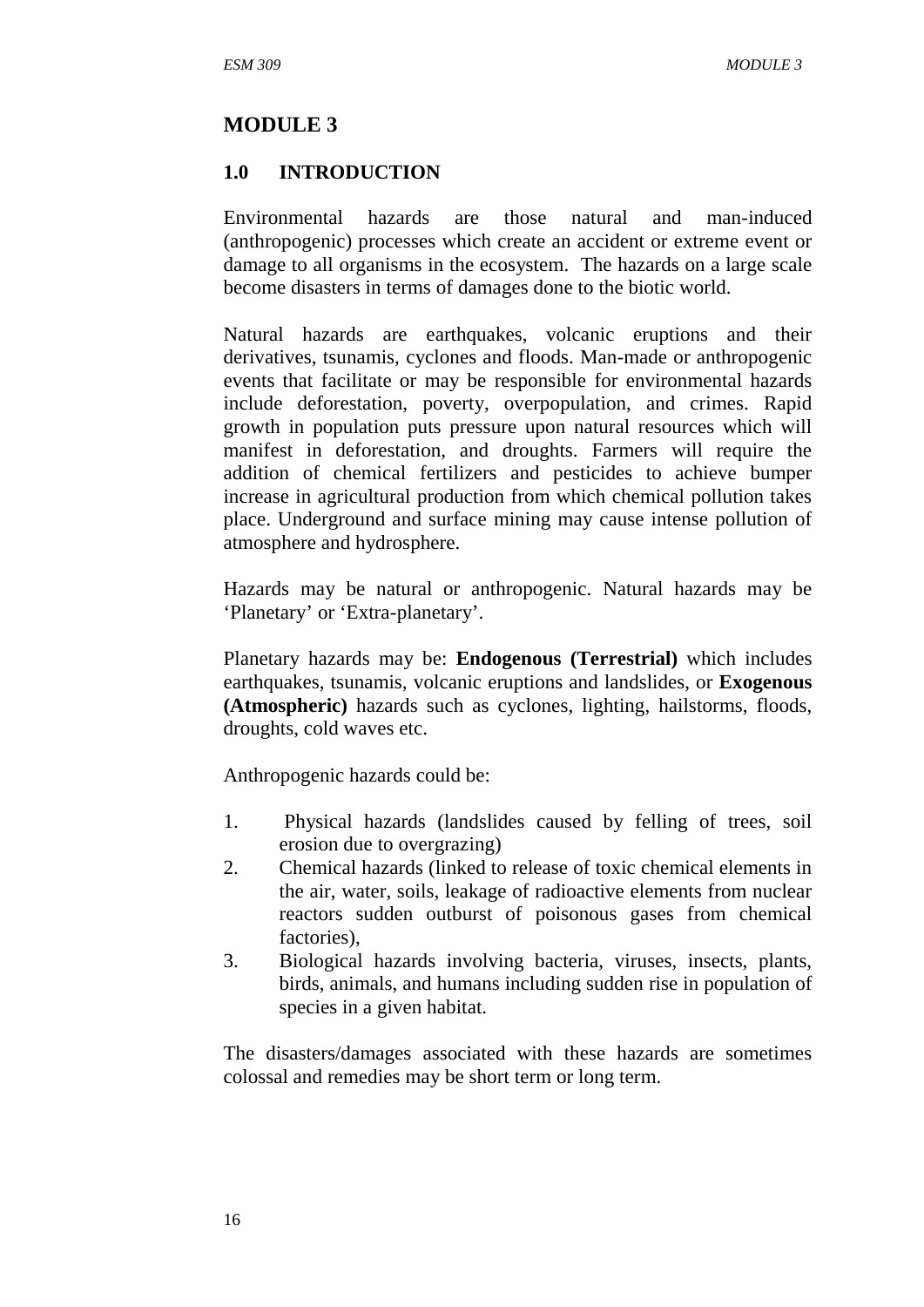# **UNIT 1 ENDOGENOUS HAZARDS**

### **Contents**

- 1.0 Introduction
- 2.0 Objectives
- 3.0 Main Content
	- 3.1 Earthquakes/Volcanic Activities
	- 3.2 Tsunami
- 4.0 Conclusion
- 5.0 Summary
- 6.0 Tutor Marked Assignment

# **1.0 INTRODUCTION**

Natural hazards that occur within the earth which are not within the control of humans are called endogenous hazards. Some of these are earthquakes and associated volcanic activities, tsunami, plate movements that drive the continents and within continent fracturing, intrusions and extrusions.

# **2.0 OBJECTIVES**

At the end of this unit, you should be able to:

- 1. Identify endogenous hazards
- 2. Discuss controls of endogenous hazards
- 3. Readily explain hazards and possible remedies.

# **3.0 MAIN CONTENT**

# **3.1 Earthquakes/Volcanic Activities**

An earthquake is a sudden motion of the ground surface, ranging from a faint tremor to a wild motion capable of shaking buildings apart and causing gaping fissures to open in the ground. It is caused by an abrupt release of slowly accumulating stress. In other words, earthquake is a form of energy of wave motion transmitted to the surface of the earth through the focus. The intensity of energy released by an earthquake is measured by the Richter scale, after the name of the scientist C.F. Richter (1935). Although the scale ranged between 0 and 9, it has no upper limit of number because it is a logarithmic scale. Another scale used for measuring the intensity of earthquakes is Mercalli scale.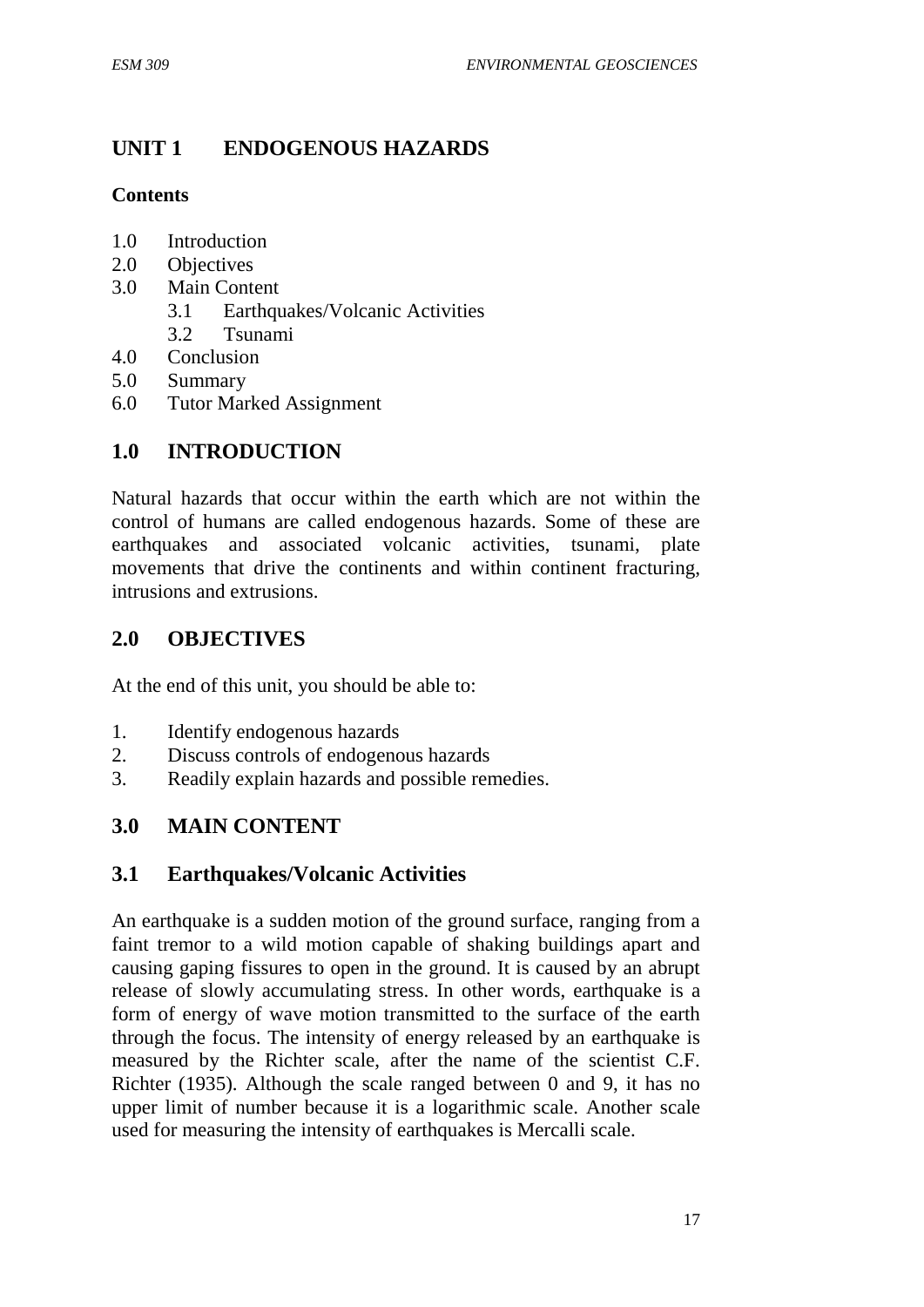The intensity of earthquake depends on a variety of factors e.g. magnitude, distance from the epicenter, acceleration, duration, amplitude of wave, type of surface, water table, nature of the geometrical of the concerned region and nature and type of constructions.

The accumulated stress within the earth causes disequilibrium in that part of the crust. The release of the stress may cause any of the following: volcanic eruption, faulting and folding, up warping and down warping, hydrostatic pressure of manmade water bodies like reservoirs and lakes.

Plate tectonic theory has been suggested to explain the occurrence of earthquake. According to the Plate tectonic theory, the earth is composed of slowly but continuously moving plates having the upper Continental Crust overlying the lower Oceanic Crust. The major plates are: Eurasian plate, Indian plate, American plate, African plate, Pacific plate and Ataractic, amid many minor plates. The underlying convective currents originating deep within the earth move the plates.

Studies of plate boundary movements indicate that the tectonic events may be creative (divergent), destructive (subduction) and conservative (strike - slip). The creative or divergent plate boundaries are associated with volcanism and faulting while the destructive plates are dominated by orogenic activities in which mountain building, subsidence and folding are common. The strike-slip boundaries may manifest minor faults and lesser levels of deformation compared to the creative and destructive plate boundaries.

Obviously, earthquakes are more associated with divergent (accretion) and subduction zones than the strike-slip plate boundaries. For example, earthquakes occurring along the mid-Atlantic ridge, mid-Indian Oceanic ridge and east Pacific Ridge are situated along divergent zones while earthquakes of the Western margin areas of North America and South America are due to subduction of the American Plate below the Pacific Plate. Similarly, the subduction of the African Plate below the European Plate and the subduction of Indian Plate below the Asian Plate are responsible for the earthquakes at the mid-continental belts. This also explains the earthquakes along the Himalayas and the associated foothill zones.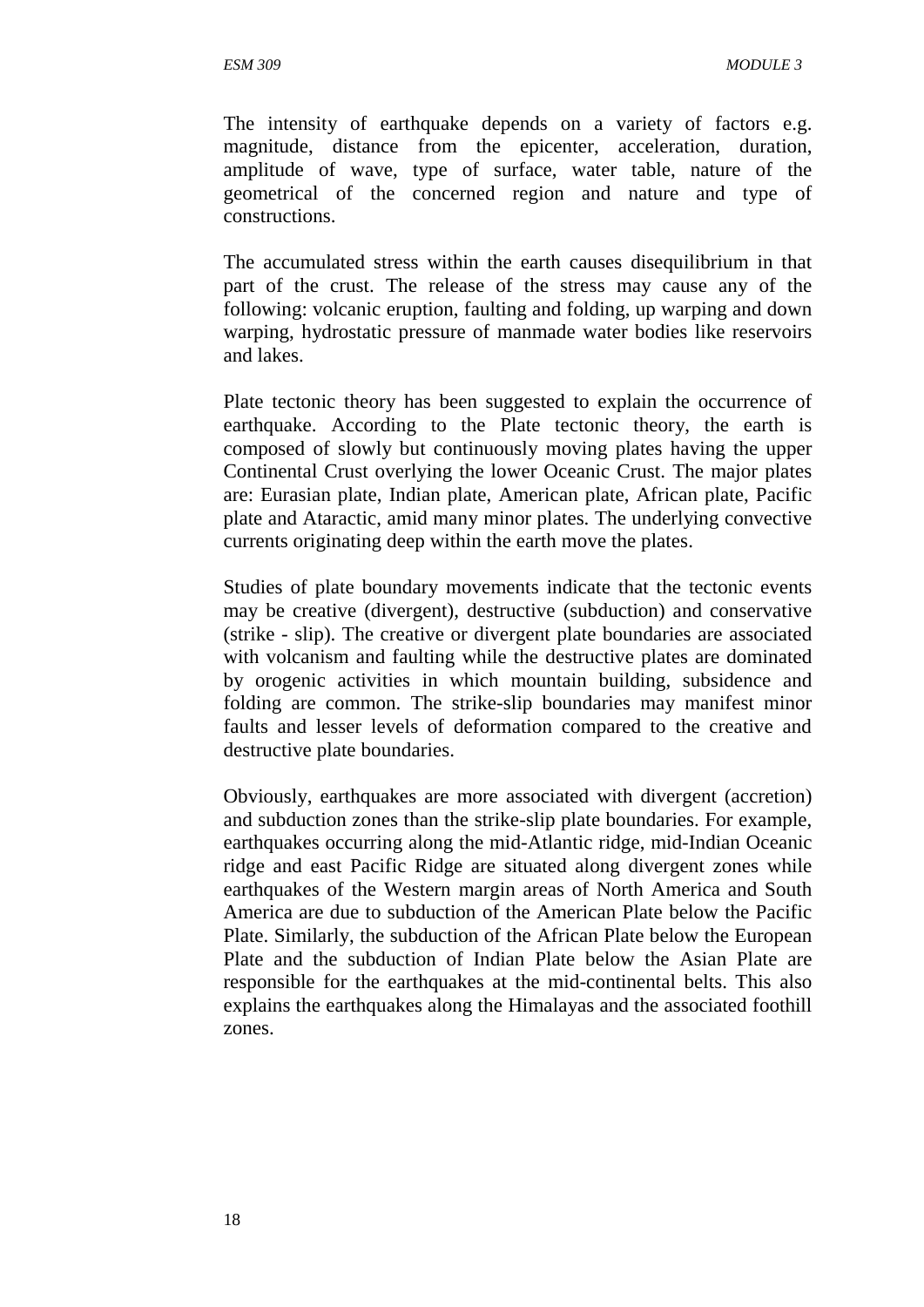At the global level, there are three major earthquake zones. These are:

- 1. Circum-pacific belt surrounding the Pacific ocean
- 2. Mid-continental belt representing epicenters of east African fault zone and
- 3. Mid-Atlantic belt representing the earthquakes located along the mid-Atlantic Ridge and its offshoots.

According to Lallan Singh (2010), the narrow belts of epicenters coincide almost exactly with the crest of mid-Atlantic, the east Pacific and other oceanic ridges where plates generally separate. Earthquake epicenters are aligned along transformed faults, where plates slide past each other.

Earthquakes cannot be prevented from occurring but they can be monitored and predicted. The management includes:

- 1. The earthquake zones should be avoided for settlement and construction of developmental structures
- 2. Erection of earthquake resistant buildings in earthquake prone zones. This is done either by keeping weak spots in the house to absorb vibration or by keeping pads or floats beneath the buildings.
- 3. Wooden houses should be preferred in earthquake prone seismic areas.
- 4. Usage of reinforced concrete columns to support long walls.
- 5. The footing of structures should have reinforcements.
- 6. Early prediction

Volcanic ashes and dusts from volcanic eruptions, undesirable substances due to fracture and faults caused by the seismic events associated with earthquakes are active agents of pollution. Like the earthquake itself, the movement of these pollutants can only be monitored and managed, they cannot be prevented.

# **3.2 Tsunami**

A **tsunami** is a **tidal wave** or a **seismic sea wave** in a water body caused by the displacement of a large volume of water, generally in an ocean or a large lake. It is usually associated with earthquakes, volcanic eruptions and other underwater explosions (*Barbara Ferreira, 2011*. Unlike normal ocean waves generated by wind, or tides, which are generated by the gravitational pull of the Moon and the Sun, a tsunami is generated by the displacement of water (NASA, 2016).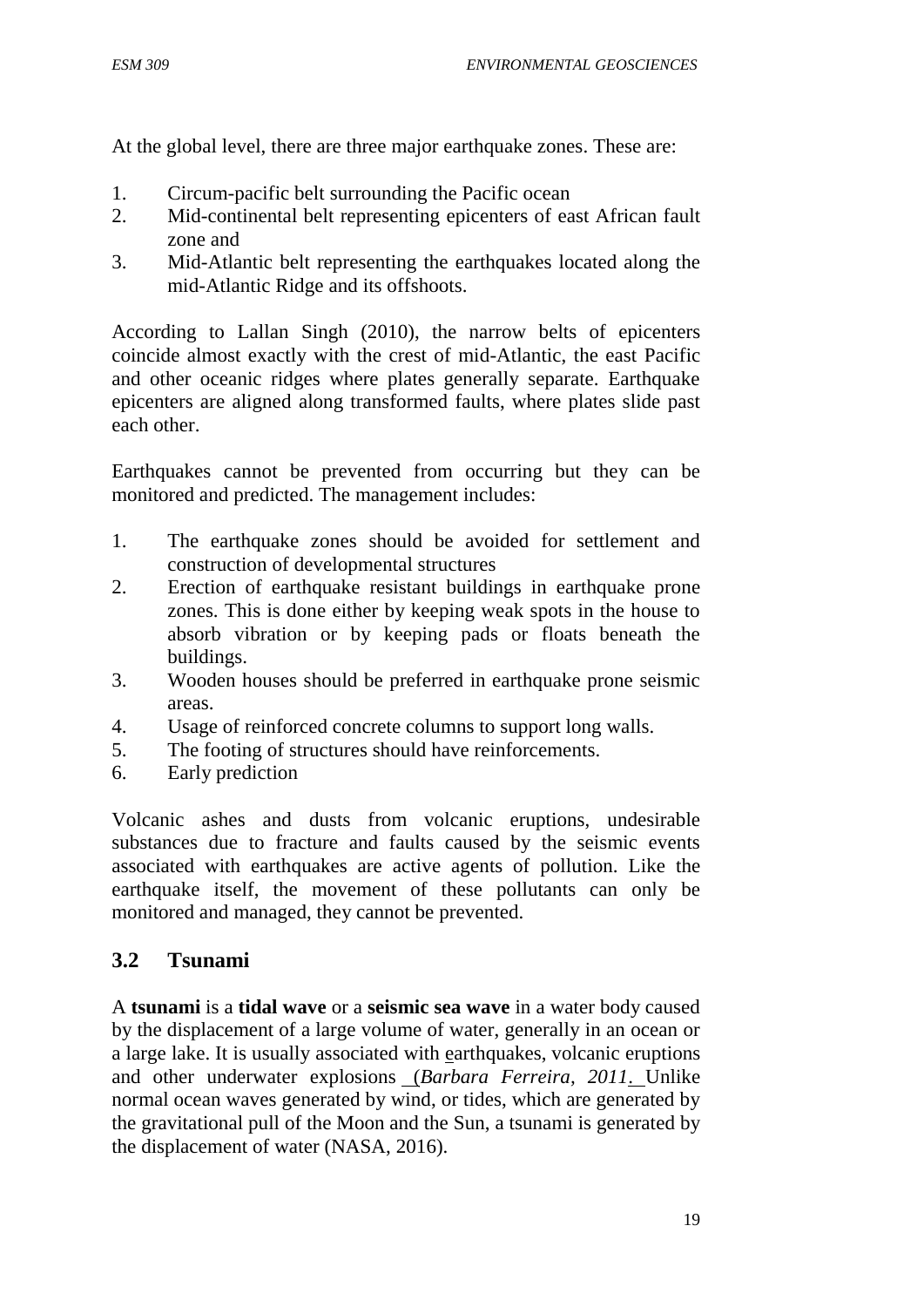Tsunami waves do not resemble normal undersea currents or sea waves because their wavelength is far longer. Rather than appearing as a breaking wave, a tsunami may instead initially resemble a rapidly rising tide (Tsunami 101, 2018)

Tsunamis generally consist of a series of waves that may last from minutes to hours and could be arriving in a so-called 'internal wave train' (*Fradin, Judith Bloom and Dennis Brindell (2008).* Wave heights of tens of meters can be generated by large events. Although the impact of tsunamis is limited to coastal areas, their destructive power can be enormous, and they can affect entire ocean basins.

The 2004 Indian Ocean tsunami was among the deadliest natural disasters in human history, with at least 230,000 people killed or missing in 14 countries bordering the Indian Ocean.

Tsunamis have a small amplitude (wave height) offshore, and a very long wavelength (often hundreds of kilometers long, whereas normal ocean waves have a wavelength of only 30 or 40 meters),  $\frac{300}{30}$  which is why the latter generally pass unnoticed at sea, forming only a slight swell usually about 300 millimeters (12 in) above the normal sea surface. A tsunami can occur in any tidal state and at low tide can still inundate coastal areas.

Japan has had the longest recorded history of tsunamis. However, the sheer destruction caused by the 2004 Indian Ocean tusnami event mark it as the most devastating of its kind in modern times, killing around  $230,000$  people.<sup>[19]</sup> The Sumatran region is also accustomed to tsunamis, with earthquakes of varying magnitudes regularly occurring off the coast of the island. $[20]$ 

Tsunamis cause underestimated hazards in the Mediterranean Sea and parts of Europe.

Tsunami are related to plate margins and plate movements at the divergent and subduction zones. These areas also are associated with large earthquakes. There are however other areas with large earthquakes that do not cause tsunamis.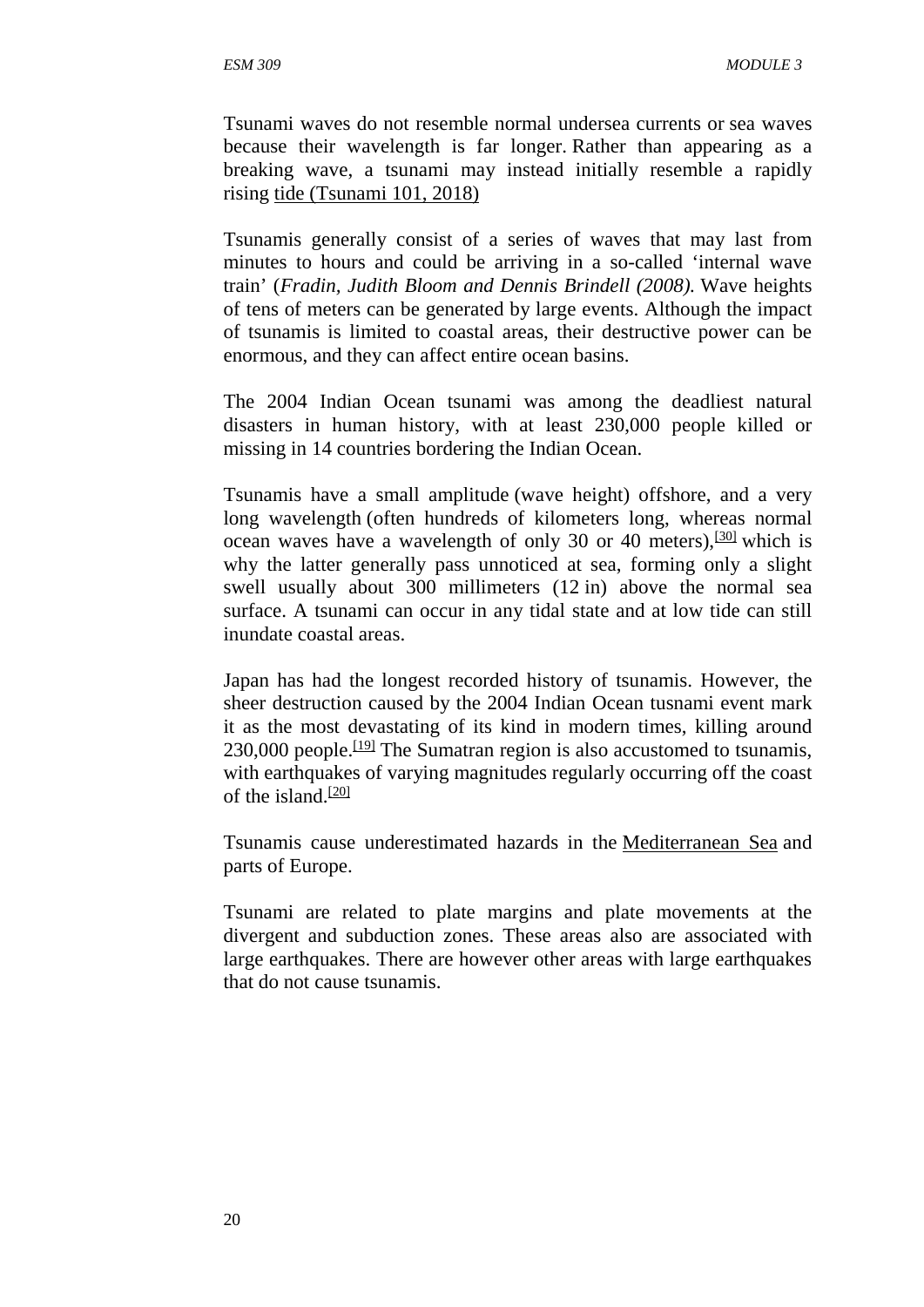The picture can't be displayed.

Figure 3.1. This image shows the three main types of plate boundaries: divergent (plates mive away from each other); convergent (plates move towards each other), and transform (where plates move away from each other). Image courtesy of the U.S. Geological Survey

Figure 3.2. An example of two plates colliding, one subducting or going under another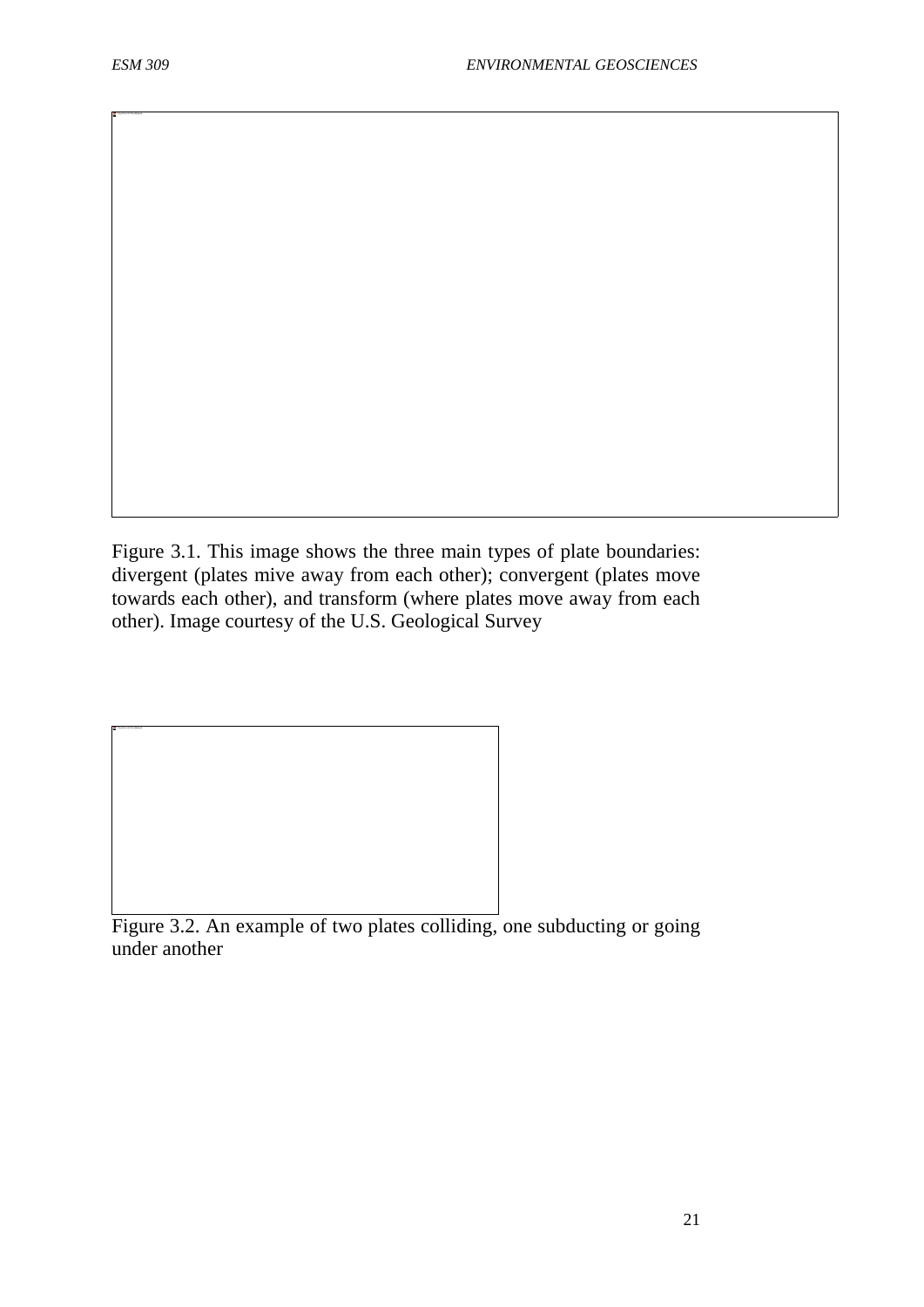

Figure 3.3. Plate slips and energy released in the process of subduction produces tsunamic waves

### **4.0 CONCLUSION**

Earthquakes and volcanic activities occur within the Crust. They are closely related to plate movements. Tsunami are **tidal waves** or **seismic sea waves** in a water body caused by the displacement of a large volume of water and may be associated with earthquakes, volcanic eruptions and other underwater explosions.

# **6.0 TUTOR-MARKED ASSIGNMENT**

- 1. What are earthquakes and how are they different from tsunami?
- 2. List the types of plate boundaries that are closely associated with earthquakes.

# **7.0 REFERENCES**

- Barbara Ferreira (April 17, 2011). "When icebergs capsize, tsunamis may ensue". Nature. Retrieved 2011-04-27.
- "NASA Finds Japan Tsunami Waves Merged, Doubling Power". Retrieved 3 November2016.
- "Tsunami 101". University of Washington. Retrieved 1 December 2018. "What does "tsunami" mean?". Earth and Space Sciences, University of Washington. Retrieved 1 December 2018.
- Fradin, Judith Bloom and Dennis Brindell (2008). Witness to Disaster: Tsunamis. Witness to Disaster. Washington, D.C.: National Geographic Society. pp. 42–43.

Archived from the original on 2012-04-06.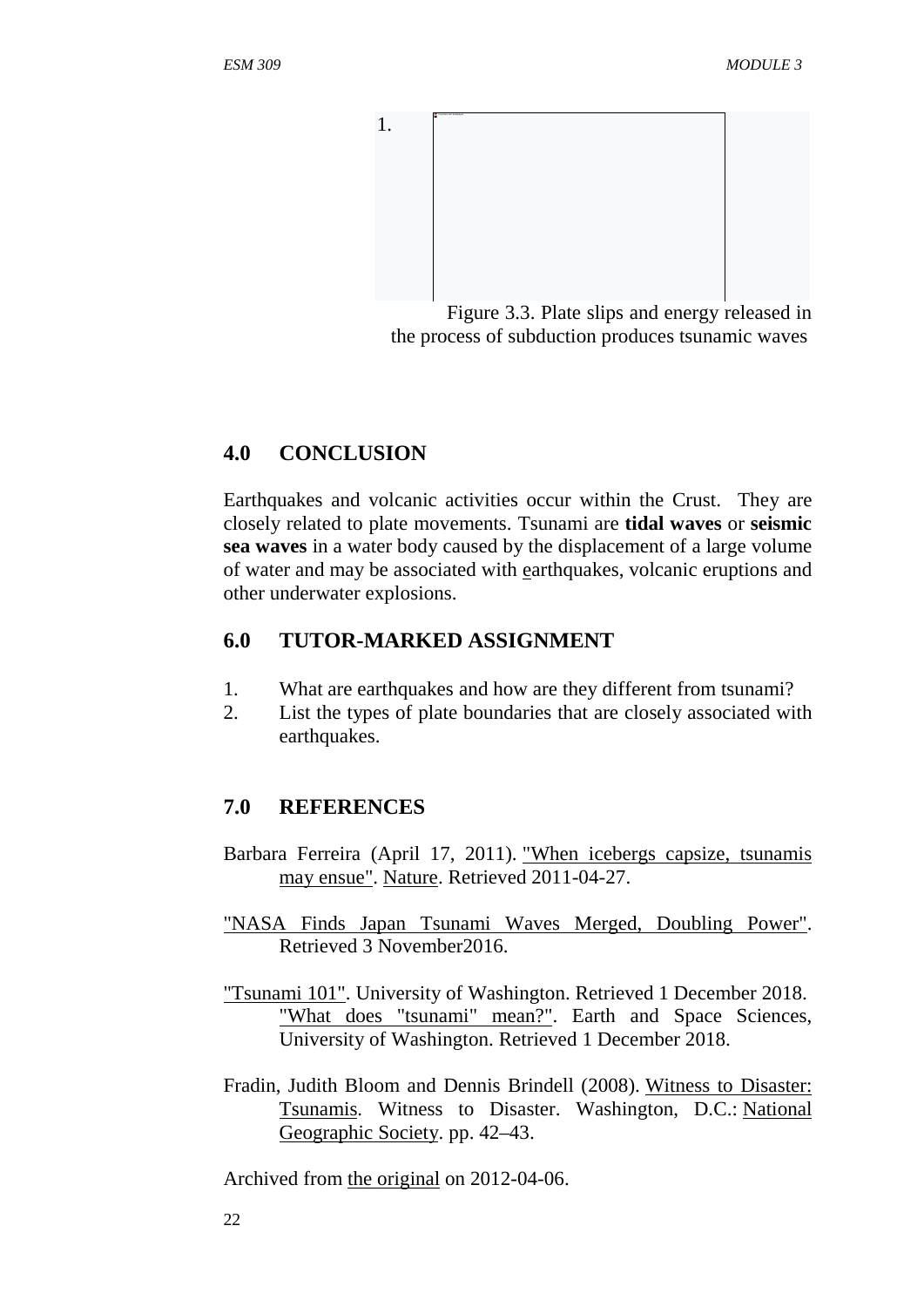Lallan Singh (2010). Environmental Geography. A P H Publishing Corporation, New Delhi. Pp. 181 – 228.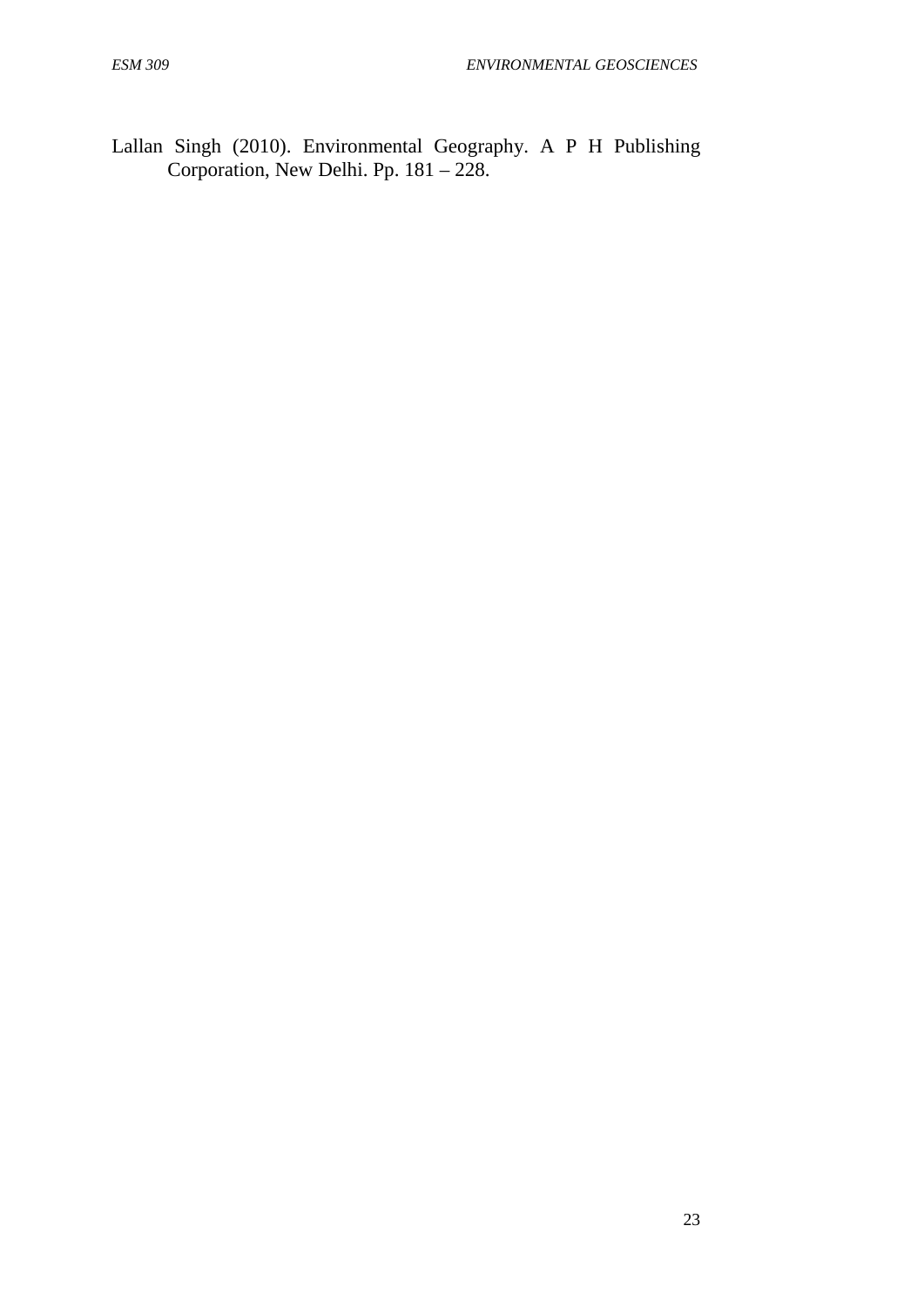### **UNIT 2 EXOGENOUS HAZARDS**

#### **Contents**

- 1.0 Introduction
- 2.0 Objectives
- 3.0 Main Content
	- 3.1 Flood
	- 3.2 Cyclone
	- 3.3 Drought
	- 3.4 Erosion
- 4.0 Conclusion
- 5.0 Summary
- 6.0 Tutor Marked Assignment
- 7.0 References

# **1.0 INTRODUCTION**

Flood, cyclone, and drought are common environmental hazards whose sources are external to the lithosphere. Drought and flooding can be controlled/minimized while cyclones are not avoidable but the effects manageable.

### **2.0 OBJECTIVES**

At the end of this unit, you should be able to undertake the following:

- 1. Identify areas prone to exogenous hazards in your country
- 2. Appreciate the need to control environmental hazards in your area
- 3. Outline the measures that can remediate hazards.

### **3.0 MAIN CONTENT**

#### **3.1 Flood**

Flood is the overflowing of a river over its banks and submerging the surrounding areas. It is caused not only due to high precipitation but also due to increased deforestation, poor management of agricultural field, poor drainage system, unplanned urbanization etc.

Flood results in a number of detrimental effects like damaging of houses, buildings, industries etc., damaging of standing crops, lowering of soil fertility, outbreak of epidemics etc. Every year thousands of living organism and huge quantity of properties are lost due to flood in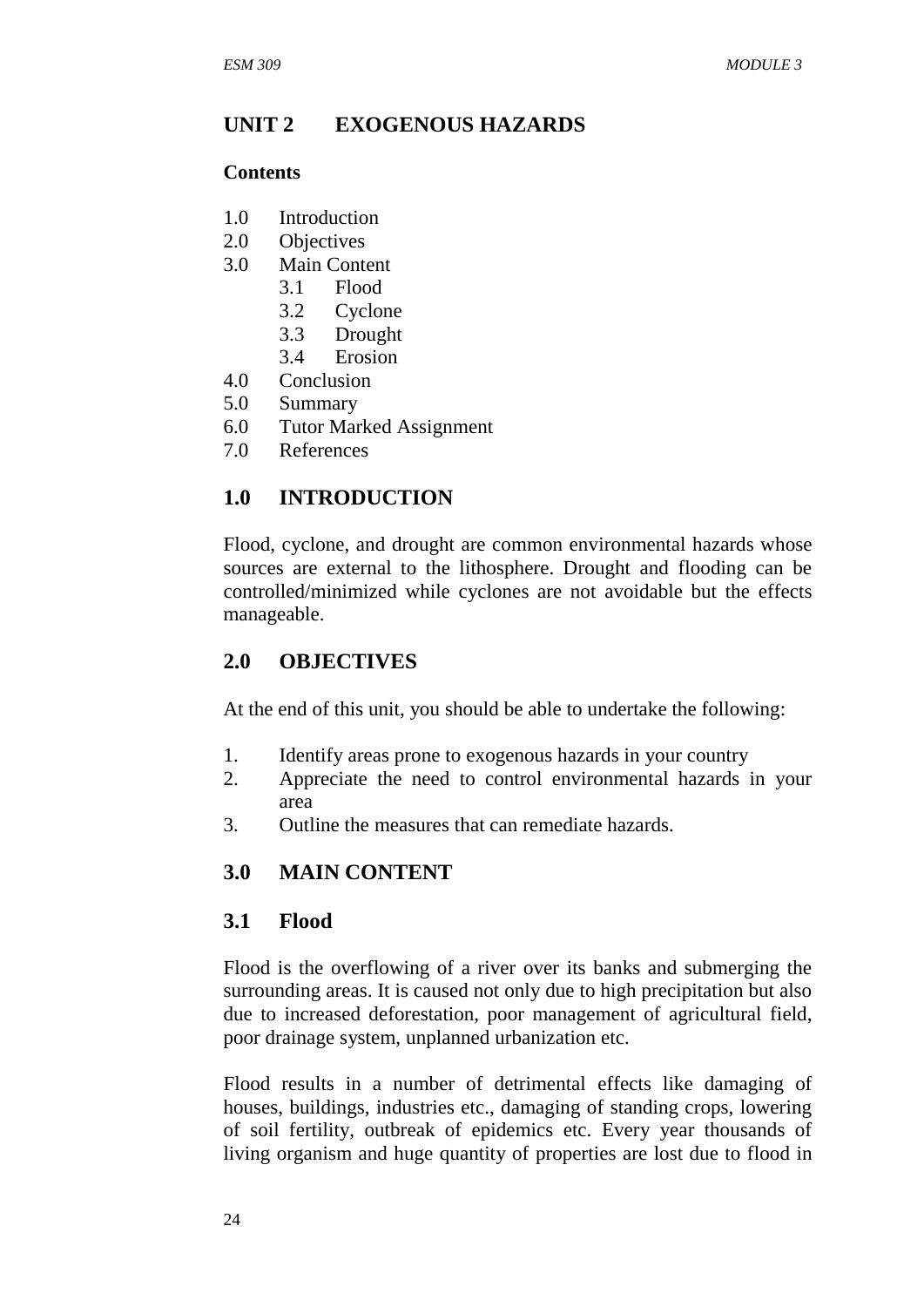different rivers. Therefore, some preventive measures that may be undertaken to reduce the severity of flood are:

- i. Construction of dams and barrages on river beds.
- ii. Construction of flood walls embankment and dikes to serve as physical barriers.
- iii. Regular dredging and interconnectivity of rivers.
- iv. Massive afforestation over denude areas.
- v. Awareness regarding the anticipated flood through different mass media.
- vi. Construction of artificial channels bordered by dykes in low lying areas to divert water.

# **3.2 Cyclones**

According to the American glossary of meteorology, a **cyclone** is a large scale air mass that rotates around a strong center of low atmospheric pressure. Cyclones are characterized by inward spiraling winds that rotate about a zone of low pressure. (*BBC Weather Glossary (2006)*



An extratropical cyclone near Iceland on September 4, 2003 (Source, AGM)

The largest low-pressure systems are polar vortices and extratropical cyclones of the largest scale (the synoptic scale). Warm-core cyclones such as tropical cyclones and subtropical cyclones also lie within the synoptic scale (Orlanski, 1975; David Brand, 1999)

Mesocyclones, tornadoes and dust devils lie within smaller mesoscale (Orlanski, 1975). Upper level cyclones can exist without the presence of a surface low, and can pinch off from the base of the tropical upper tropospheric trough during the summer months in the Northern Hemisphere.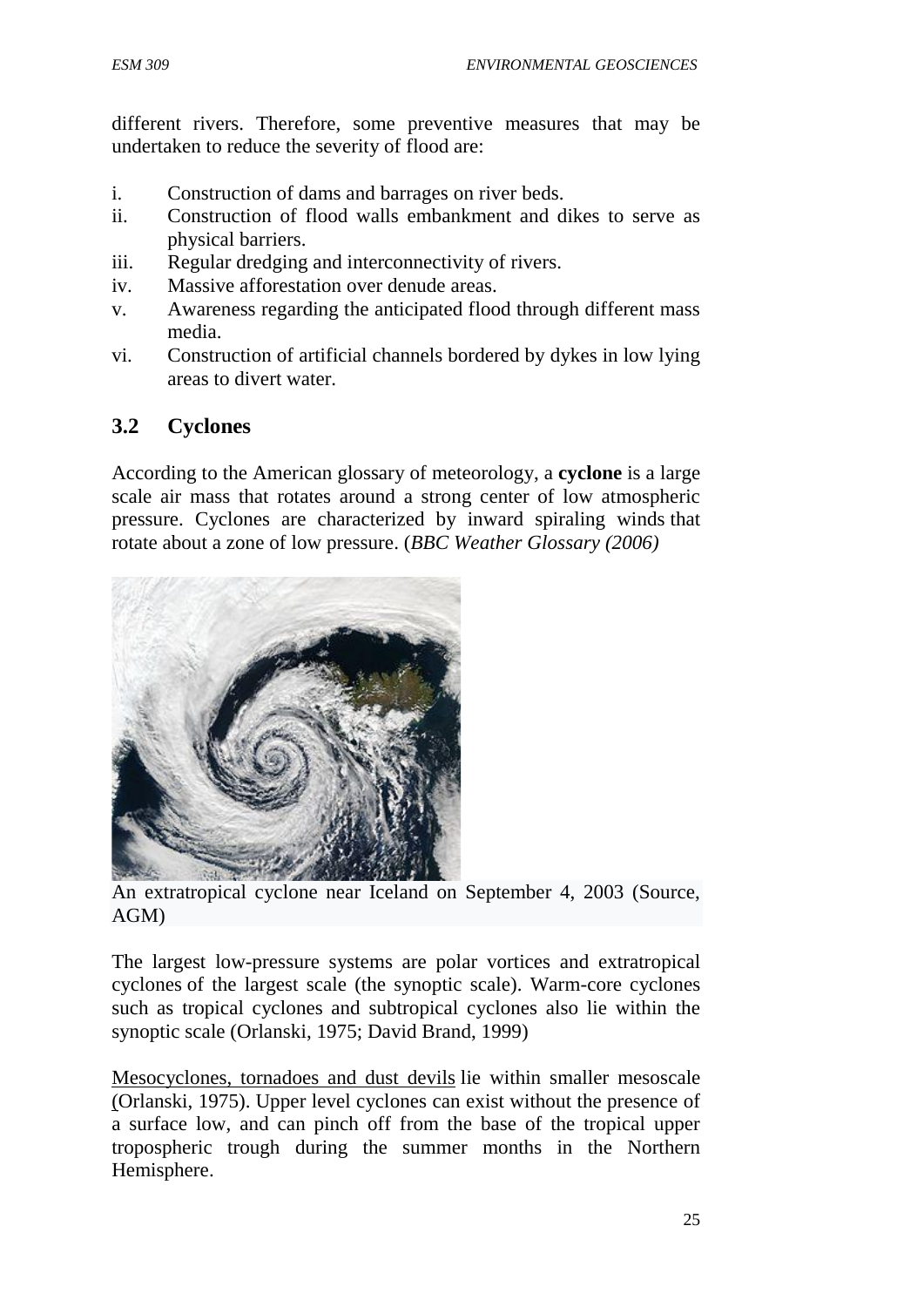Cyclones have also been seen on extraterrestrial planets, such as Mars and Neptune.

The process of cyclone formation and intensification is called Cyclogenesis.

Baroclinic zones are regions in which a temperature gradient exists on a constant pressure surface. These zones contract and form weather fronts as the cyclonic circulation closes and intensifies. Later in their life cycle, extratropical cyclones occlude as cold air masses undercut the warmer air and become cold core systems. A cyclone's track is guided over the course of its 2 to 6 day life cycle by the steering flow of the subtropical jet stream. Weather fronts mark the boundary between two masses of air of different temperature, humidity, and densities and are associated with the most prominent meteorological phenomena.

Strong cold fronts typically feature narrow bands of thunderstorms and severe weather and may on occasion be preceded by squall lines or dry lines. Such fronts form west of the circulation center and generally move from west to east; warm fronts form east of the cyclone center and are usually preceded by stratiform precipitation and fog. Warm fronts move poleward ahead of the cyclone path. Occluded fronts form late in the cyclone life cycle near the center of the cyclone and often wrap around the storm center.

Tropical cyclogenesis describes the process of development of tropical cyclones. Tropical cyclones form due to latent heat driven by significant thunderstorm activity, and are warm core.

Cyclones can transit between extratropical, subtropical, and tropical phases.

Waterspouts can also form from mesocyclones, but more often develop from environments of high instability and low vertical wind shear. In the Atlantic and the northeastern Pacific oceans, a tropical cyclone is generally referred to as a hurricane (from the name of the ancient Central American deity of wind, Huracan), in the Indian and south Pacific oceans it is called a cyclone, and in the northwestern Pacific it is called a typhoon.

# **3.3 Drooght**

Drought is a natural disaster which results as a result of below-average precipitation or rainfall in a given region leading to prolonged shortage in both surface and underground water supply. When this happens,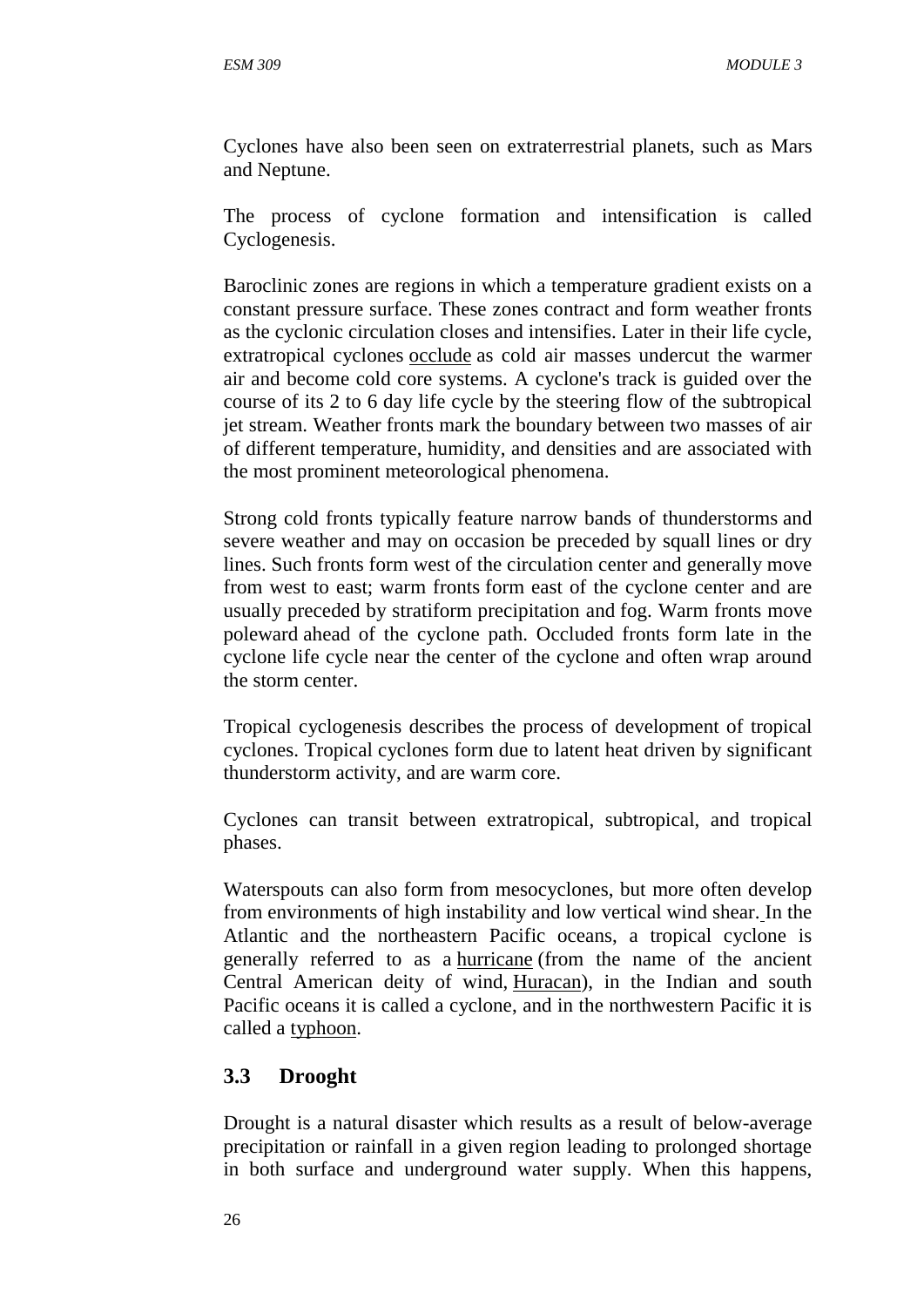habitats are damage, plants shrink or dry up while shortage of food supply becomes imminent. Droughts therefore may lead to famines and result in the deaths of humans, animals, and plants.

There are four types of drought. They are: meteorological, hydrological, agricultural, and socio-economical.



Signs of drought in a wheat field.(Source: Wikipedia, 2019)

### **Meteorological/Climatological Drought**

When there is a prolonged period of low precipitation dry weather patterns dominate the area causing climatological drought. The severity of such droughts depends on the magnitude of the shortfall of precipitation, as well as the duration of the shortfall event.

### **Agricultural Drought**

Meteorological drought leads to agricultural drought. An agricultural drought occurs when crop growth in an area is adversely affected due to sustained period of low levels of precipitation. This results in crop failure. It should be noted that poor agricultural practices may lead to changes in soil conditions or soil erosion that will decrease the amount of water available to crops for proper growth in a season. Agricultural droughts are more common in non-irrigated agricultural areas where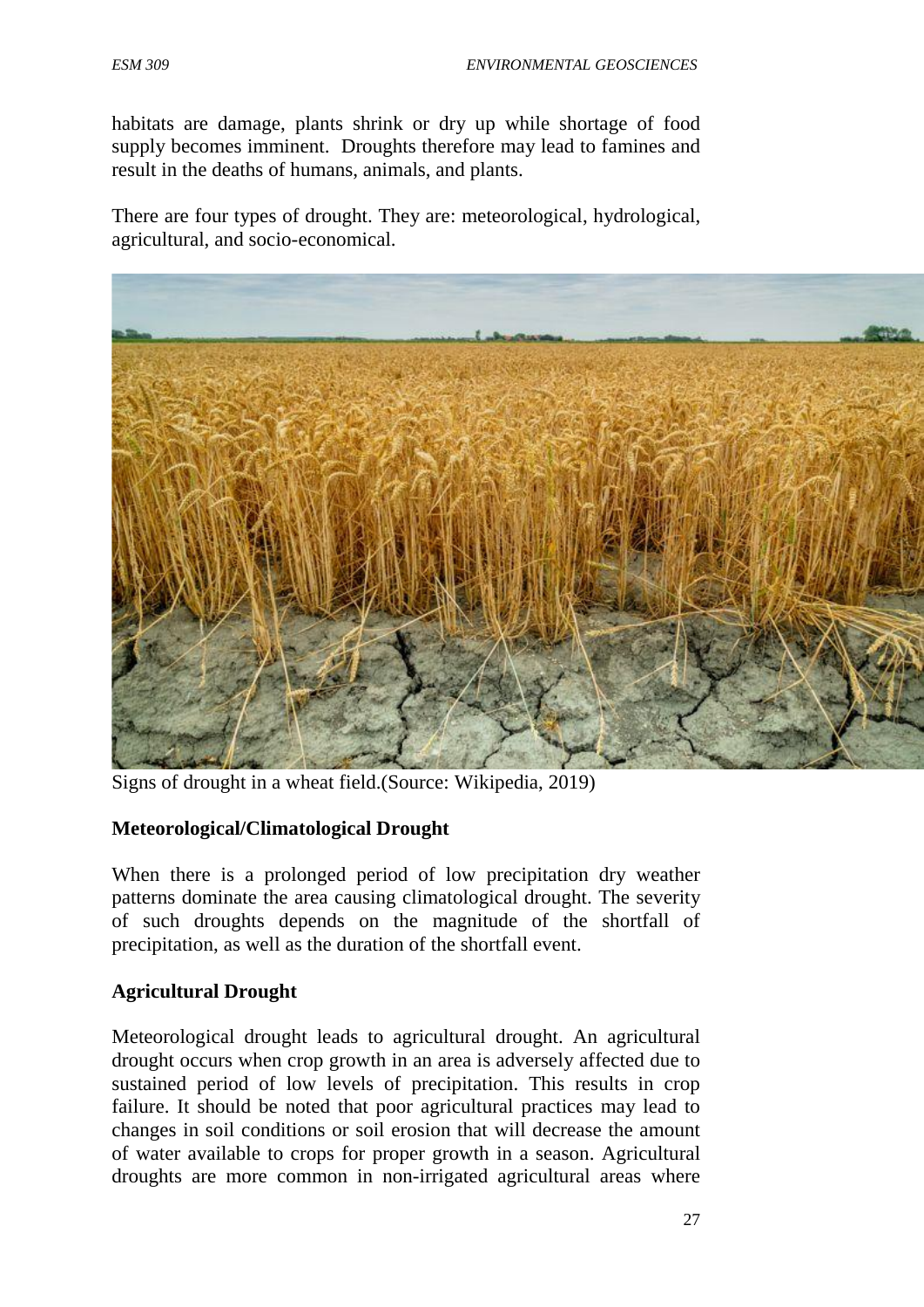plant's source of water is largely dependent on prevailing weather conditions.

# **Hydrological Drought**

Hydrological droughts occur when water supply becomes scarce due to lower water levels in water bodies likes lakes, rivers, and reservoirs. This also means that water table of underground waters is deeper following the drying-up of the lake, river or reservoir. Often, meteorological droughts precede hydrological droughts since low levels of rainfall and high temperatures may cause water bodies to dry up. A typical example is the drying up of Lake Chad in northeastern Nigeria.

# **Socioeconomic Drought**

The food shortfall that follows drought leads to increase in demand for the few available agricultural items/goods. When the demand for an economic good is greater than its supply due to a water deficit created by shortfalls in precipitation and other weather-related adverse changes, a socioeconomic drought occurs. This is happening in the Lake Chad area. In the Lake Chad area, for example, shortfall in grains, fodder, fish have been recorded and there is inadequate water supply and electricity in the area.

# **3.4 Erosion**

Erosion is the action of surface processes that removes a part of soil, rock and or dissolved material by wind, water, ice or by gravity from one location of the earth to the other. It is a dynamic activity that also involves plants, animals, and humans.

Thus erosion is sometimes divided into water erosion, glacial erosion, snow erosion, wind (aeolic) erosion, zoogenic erosion, and anthropogenic erosion (*Apollo, M., Andreychouk, V., Bhattarai, S.S., 2018*).

Erosion may be physical (mechanical) where rocks and soils breakdown into particles that may have undergone some movement from its source and therefore classed as Clastic sediments or chemical where soil or rock material is removed from an area when it dissolves into a solvent (typically water), followed by the flow away of that solution. Eroded sediments or solutes may be transported just a few millimeters, or for thousands of kilometers away from its source.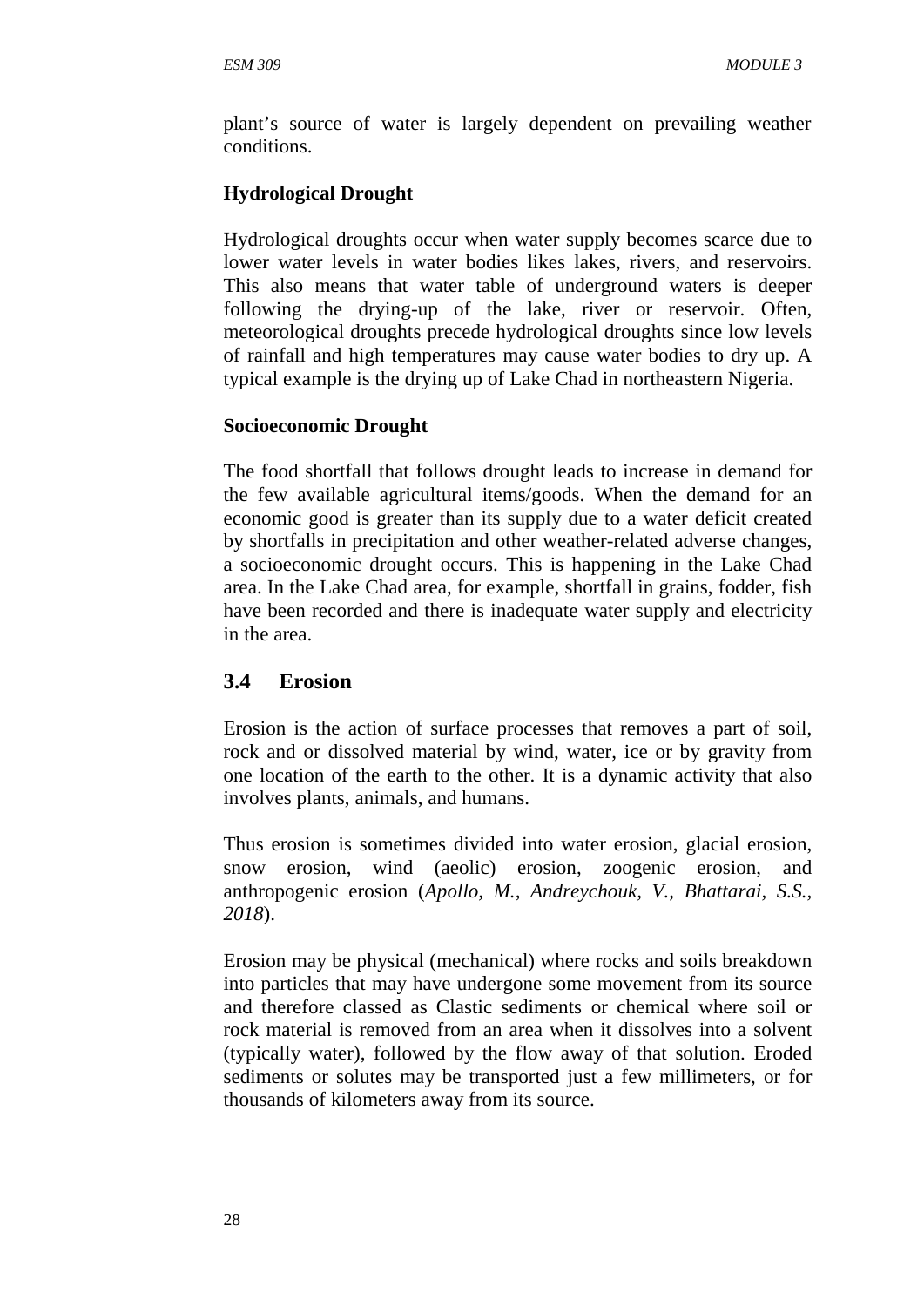Anthropogenic activities such as intensive agriculture, deforestation, road construction and urbanization have increased the effect of erosion many folds.

Gully erosion is the most visible effect of erosion in parts of Nigeria underlain by sedimentary rocks while areas underlain by hard basement complex rocks exhibit inselbergs and whalebacks as remnants of erosion.

Water and wind erosion are responsible for about 84% of the global extent of degraded land. Erosion is therefore one of the most significant environmental problems worldwide

If the soil is saturated, or if the rainfall rate is greater than the rate of infiltration into the soil, surface runoff occurs. If the runoff has sufficient flow energy, it will transport loosened soil particles down the slope thus causing sheet erosion (*Food and Agriculture Organization,1965)*.

When erosion produces small, ephemeral concentrated flow paths which function as both sediment source and sediment delivery systems for erosion on hillslopes, Rill Erosion is said to have developed. Rills are active where water erosion rates on disturbed upland areas are greatest. Flow depths in rills are typically of the order of a few centimeters (about an inch) or less and along-channel slopes may be quite steep. This means that rills exhibit hydraulic physics very different from water flowing through the deeper, wider channels of streams and rivers (Nearing, et. al. (1997).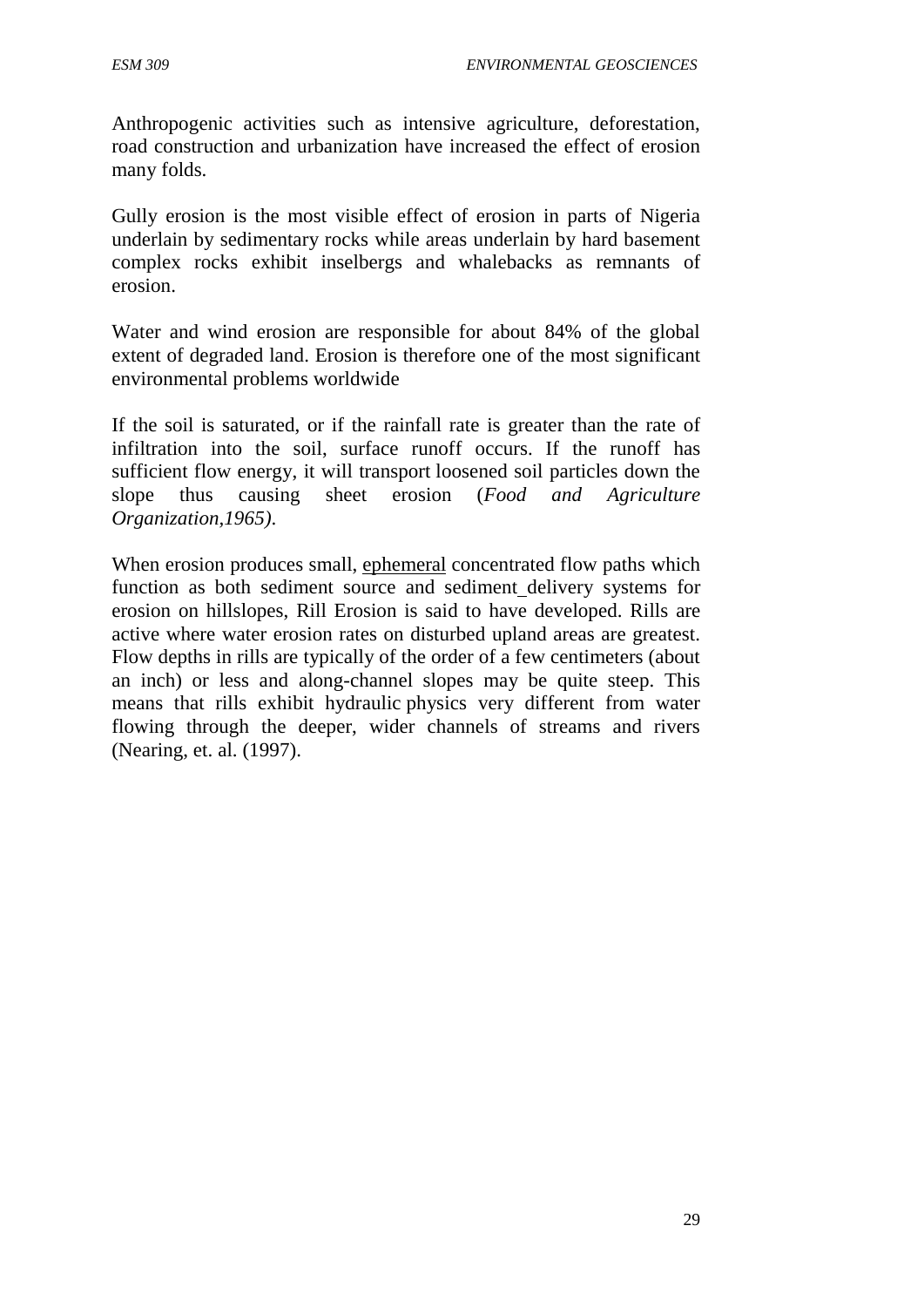

Gully Erosion in Southeastern Nigeria (Source: Igwe, 2012)

Effect of gully erosion on Orlu/Mgbee Road, Southeastern Nigeria (Abdulfatai et. al. 2014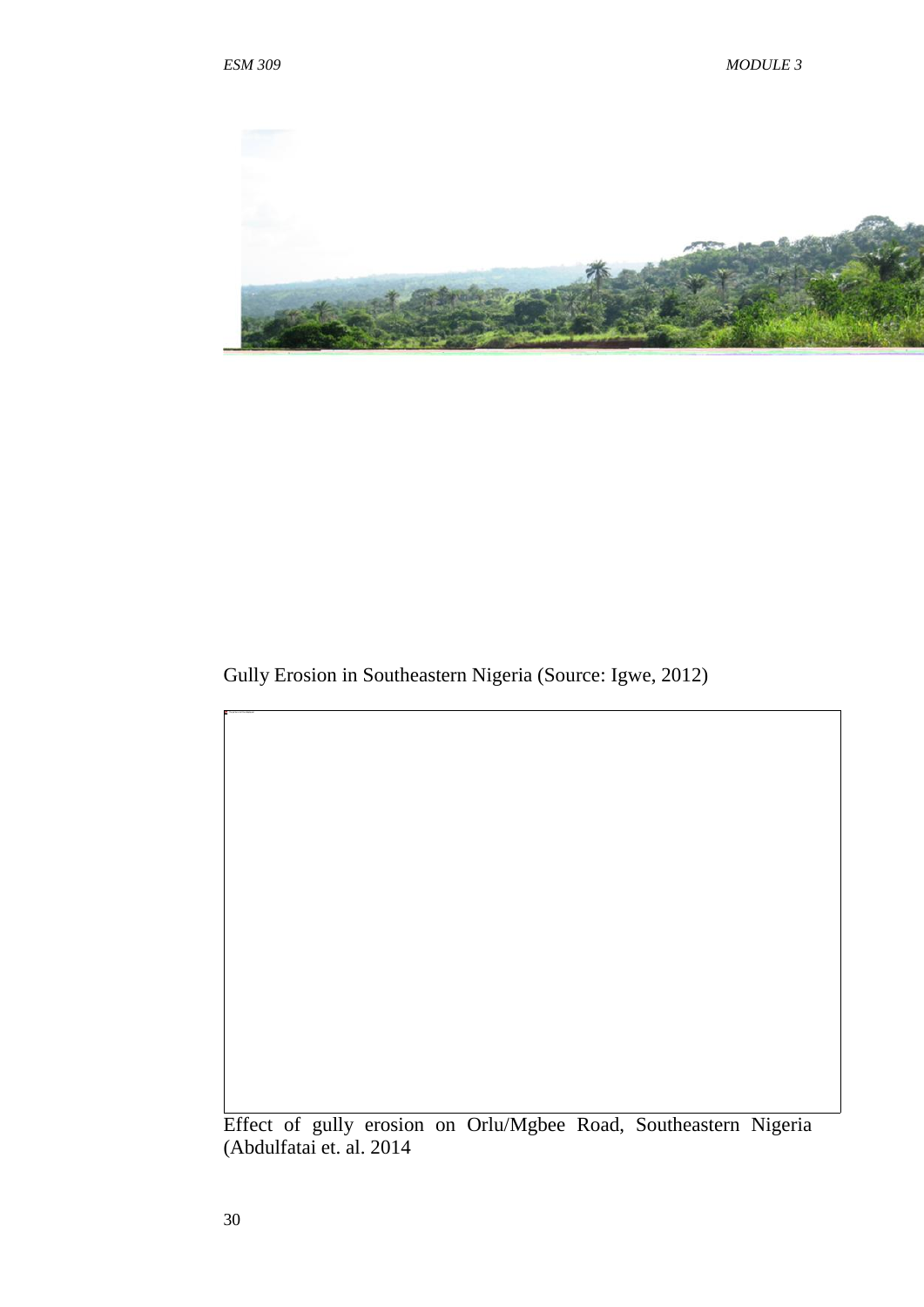Gully erosion occurs when runoff water accumulates and rapidly flows in narrow channels during or immediately after heavy rains or melting snow, removing soil to a considerable depth (Boardman, John, 2007; J. Poesen *et. al.* 2002; Borah, *et al*. (2008).

# **4.0 CONCLUSION**

Exogenous hazards include cyclones, flood, drought and erosion. With careful planning and meteorology as guide the damages may be controlled or minimized.

# **6.0 TUTOR-MARKED ASSIGNMENT**

- 1. What makes cyclones exogenous?
- 2. List some of the steps that may be taken to control flooding.
- 3. What makes Lake Chad a good example of a lake undergoing drought?
- 4. Distinguish Gully Erosion from Rill Erosion

# **7.0 REFERENCES**

- Adbulfatai, I. A., Okunlola I. A., Akande, w. G., Momoh, L.O., Ibrahim, L.O. 2014. Road hazard resulting from gully erosion at Orlu/Mgbee Road (Imo State), Journal of Geosciences and Geomatics, 2 (3), 125-129.
- Apollo, M., Andreychouk, V., Bhattarai, S.S. (2018-03-24). "Short- Term Impacts of Livestock Grazing on Vegetation and Track Formation in a High Mountain Environment: A Case Study from the Himalayan Miyar Valley (India)". Sustainability. **10** (4): 951
- Boardman, John; Poesen, Jean, eds. (2007). Soil Erosion in Europe. Chichester: John Wiley & Sons.
- Borah, Deva K.; et al. (2008). "Watershed sediment yield". In Garcia, Marcelo H. (ed.). Sedimentation Engineering: Processes, Measurements, Modeling, and Practice. ASCE Publishing. p. 828.
- David Brand (1999). "Colossal cyclone swirling near Martian north pole is observed by Cornell-led team on Hubble telescope". Cornell University. Archived from the original on June 13, 2007.
- Dotterweich, Markus (2013-11-01). "The history of human-induced soil erosion: Geomorphic legacies, early descriptions and research,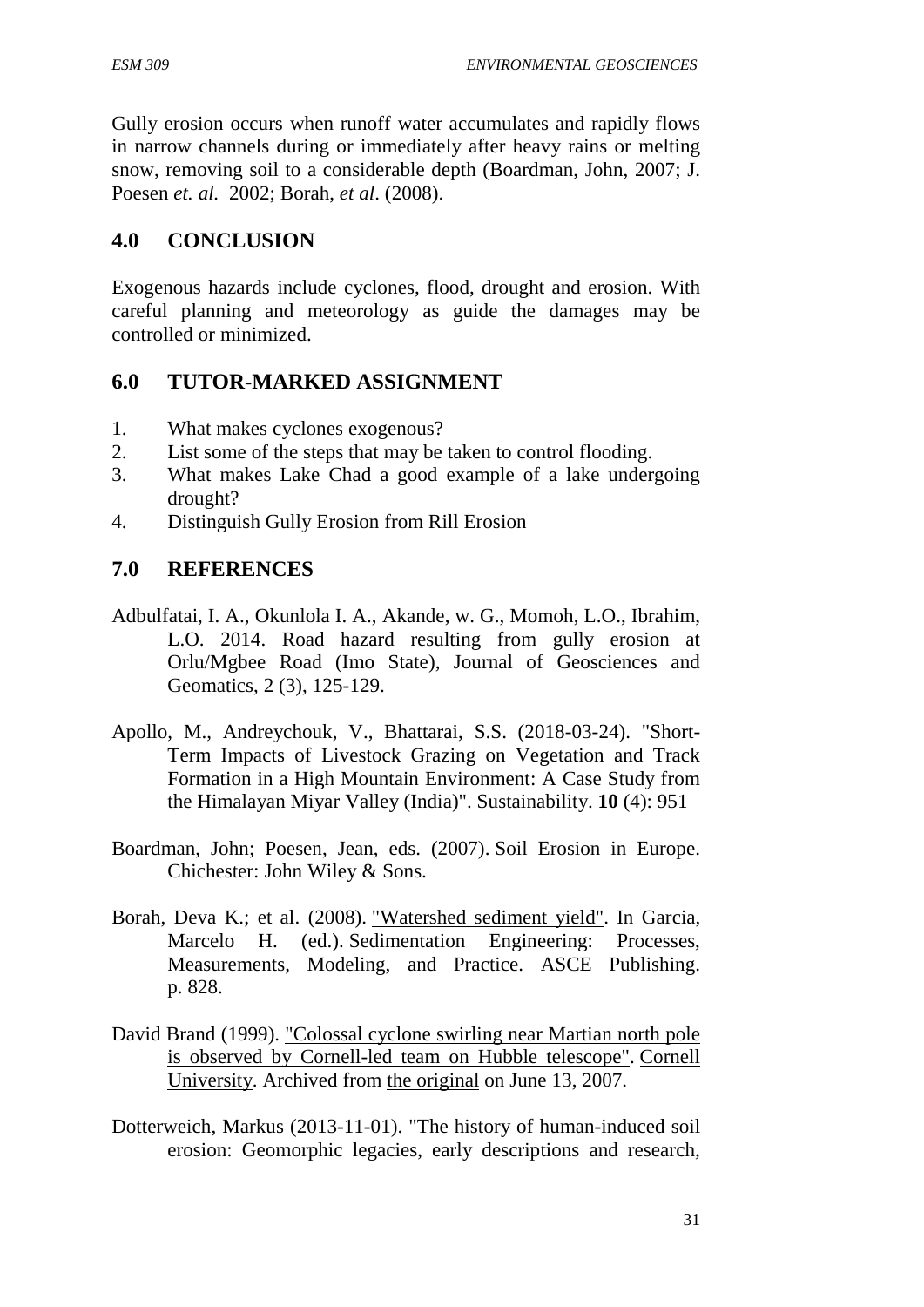and the development of soil conservation – A global synopsis". Geomorphology. **201**

- Food and Agriculture Organization (1965). "Types of erosion damage". Soil Erosion by Water: Some Measures for Its Control on Cultivated Lands. United Nations. pp. 23–25.
- Igwe, C. A. 2012. Gully Erosion in Southeastern Nigeria: Role of Soil Properties and Environmental Factors.
- J. Poesen; L. Vandekerckhove; J. Nachtergaele; D. Oostwoud Wijdenes; G. Verstraeten; B. Can Wesemael (2002). "Gully erosion in dryland environments". In Bull, Louise J.; Kirby, M.J. (eds.). Dryland Rivers: Hydrology and Geomorphology of Semi- Arid Channels. John Wiley & Sons. pp. 229–262.
- Nearing, M.A.; Norton, L.D.; Bulgakov, D.A.; Larionov, G.A.; West, L.T.; Dontsova, K.M. (1997). "Hydraulics and erosion in eroding rills". Water Resources Research. **33** (4): 86576.
- Orlanski J (1975). "A rational subdivision of scales for atmospheric processes". Bulletin of the American Meteorological Society. **56** (5): 527–530.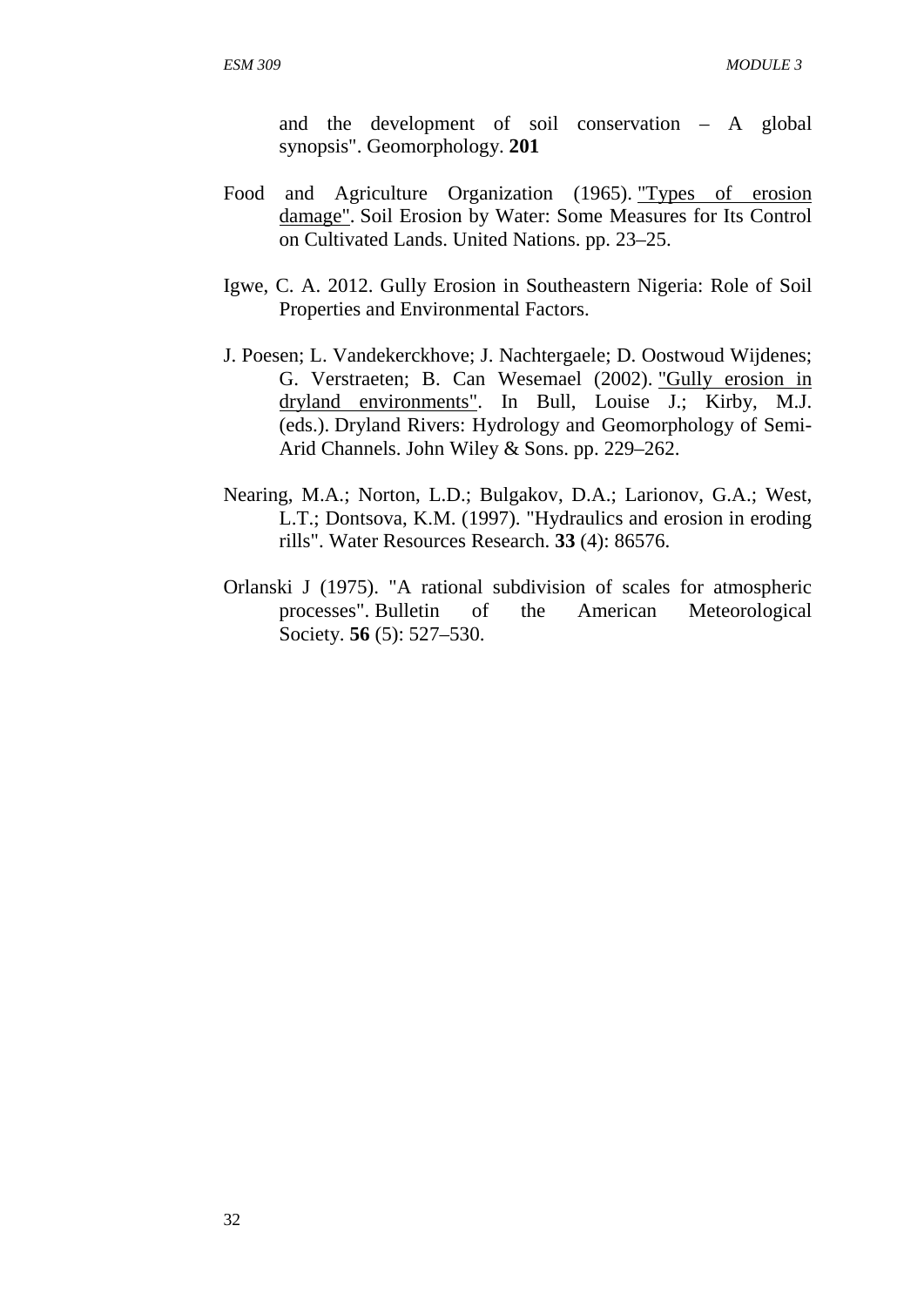# **MODULE 4**

# **UNIT 1 PROSPECTION/EXPLORATION AND MINING**

### **Contents**

- 1.0 Introduction
- 2.0 Objectives
- 3.0 Main Content
	- 3.1 Prospection/Exploration
	- 3.2 Mining
- 4.0 Conclusion
- 5.0 Summary
- 6.0 Tutor Marked Assignment

# **1.0 INTRODUCTION**

The search for the riches of the earth and the desire to extract them for the use of man in many developmental projects have been a task man had been tasks that had occupied the business of man since the primitive days. For example, Copper has been in use for at least 10,000 years. It is noted that more than 95% of all copper ever mined and smelted has been extracted since 1900. Also, artifacts of gold have been found dating from the 5th millennium BC. The first known networks of gold-producing areas date from the Eqyptian and Nubian times around 2600 BC.

This means that the environment (soils, rock, rivers, glaciers) has been distorted and modified since the primitive man. It is therefore interesting to know what is prospection, exploration and mining.

# **2.0 OBJECTIVES**

At the end of this unit, you should be able to:

- 1. Define prospection, exploration and mining
- 2. Understand the need to properly reclaim the environment after extraction.
- 3. Outline the measures that can remediate hazards.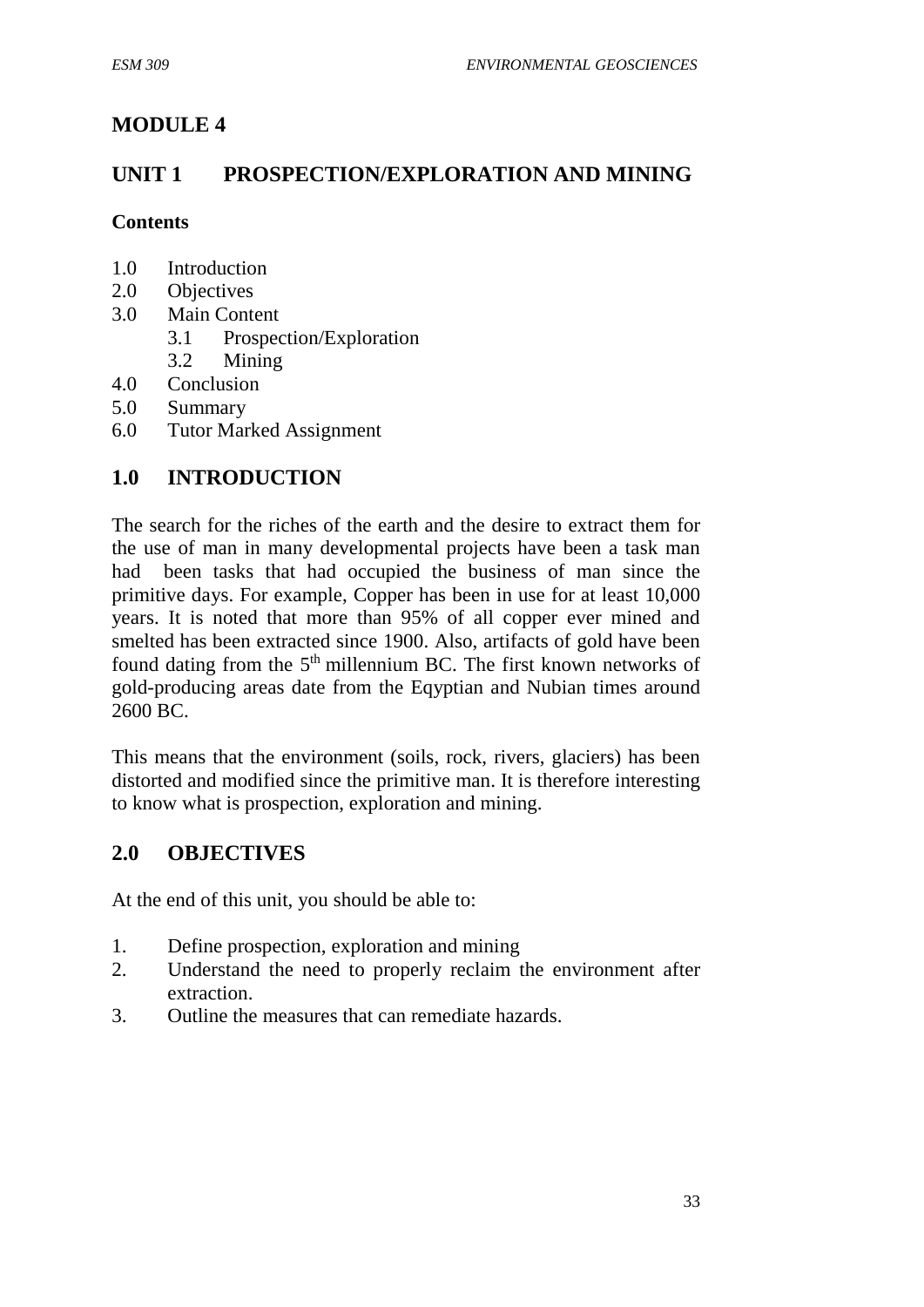# **3 .0 MAIN CONTENT**

# **3.1 Prospection/Exploration**

'Prospection' and 'Exploration' are terms that may be used interchangeably. Many ascribe the early stage of exploration to prospection. This means that the intention and preparatory works done towards exploration, usually for natural resources, is, Prospection.

Exploration is the set of activities undertaken to unravel the existence of natural endowment within the earth. The endowment could be organic (like coal, oil and gas) or inorganic (like gold, cassiterite, tantalite, columbite, diamond, etc.), solid or non-solid. Exploration begins with literature review on the nature of the target endowments, possible locations and consequently field visits, sampling and analyses. Trenching and drilling may be involved in exploration depending on the mode of occurrence or outcrop pattern of the endowment under investigation. These activities take several months/years to conclude on the existence or otherwise of the natural resources in commercial and profit-yielding quantities. Exploration and mining therefore have long gestation period. They are also capital intensive.

The exercise aims is to determine the quality and quantity of the solid mineral or hydrocarbon endowments. This may be extended to groundwater quality and quantity in many instances. In the case of solid minerals, the qualitative assessment determines the *grade* of mineralization while the quantitative assessment determines the *tonnage*.

Exploration is therefore multidisciplinary and interdisciplinary depending on the target mineral(s). Geologists, geochemists, chemists, biologists may constitute the technical team while administrators, accountants, medical personnel, and lower cadre staff such as security, drivers, may be required in the day to day running of the enterprises.

Exploration activities must be systematic and presented in such a way to win the confidence of would-be financiers or sponsors. All stages must be simply outlined and explained. The primary target of exploration is to produce a bankable document in a feasibility report.

Exploration activities are most times inconclusive and abandoned when the desired goals are not met. This explains the high risk associated with exploration and mining as a business.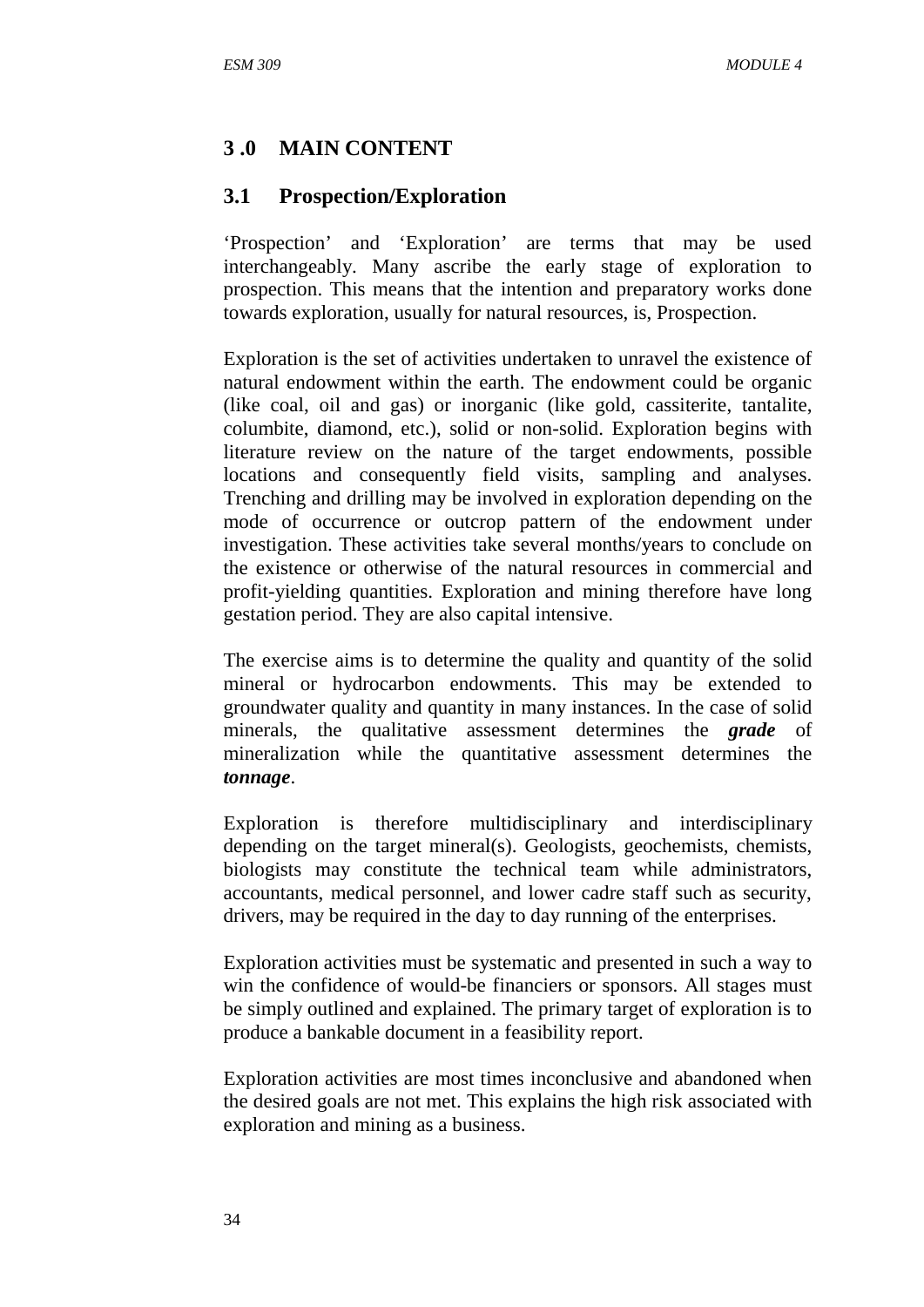Efforts are concentrated at defining the physical and chemical limits of the mineral resources. The physical limits are defined using geology and geophysical studies while the chemical limits are defined by sampling and composition studies of the resource. At the end, grades or chemical composition of the critical elements (metals or industrial) are used to delimit areas of high concentrations (**Reserves**) from those of low concentrations (**Resources**). Careful calculations are made on the reserves with a view that operations must pay for the investments. Once that is done and positive, the operations can move to the next stage of **Extraction or Mining**.

# **3.1 Mining**

The removal of natural materials from within the earth is called 'Mining'. The scale of extraction may vary from resource to resource and from place to place. Only less than 10 per cent of exploration activities goes into the Mining Stage where the minerals are extracted or removed from the earth for use. At this stage, the mineral extraction must pay for all activities leading to its extraction and value addition, where necessary.

Extraction of natural endowments may be underground or surface (open cast) mining method. Controlling the decision on the method of mining to be adopted are: the mode of occurrence, the value of the endowment or degree of enrichment (grade), politics, location, and market factors.

Coal, for example, is extracted both as underground and surface mines at Enugu, Enugu state and Okaba-Okobo areas of Kogi state. As may be observed in the figures below, control of surface and underground water into the mines could be a threat particularly during the rainy season.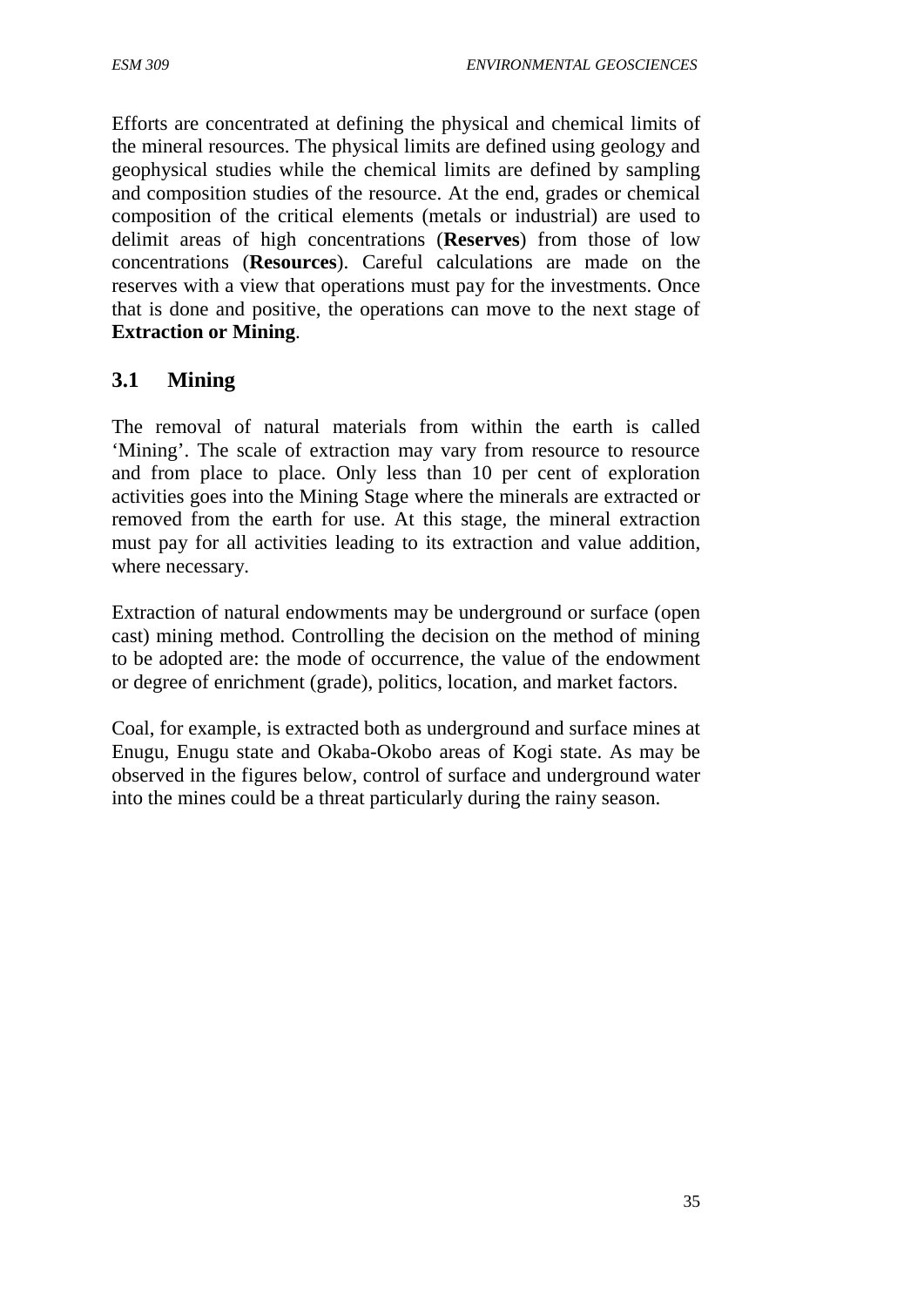The picture can't be displayed.

Figure 3.1 Photograph of an Open Cast Coal Mining in Okobo, Ankpa Local Government, Kogi State. Here, the Coal occurs as near horizontal layers overlain by thin beds of claystone, siltstone and sandstone. Note the accumulation of water in the excavation site.

Figure 3.2. Overview of the Open Cast Coal Mine at Okobo, Ankpa Local Government Area, Kogi State. At the bottom right corner are coal dumps. Note also water accumulation in the mine site.